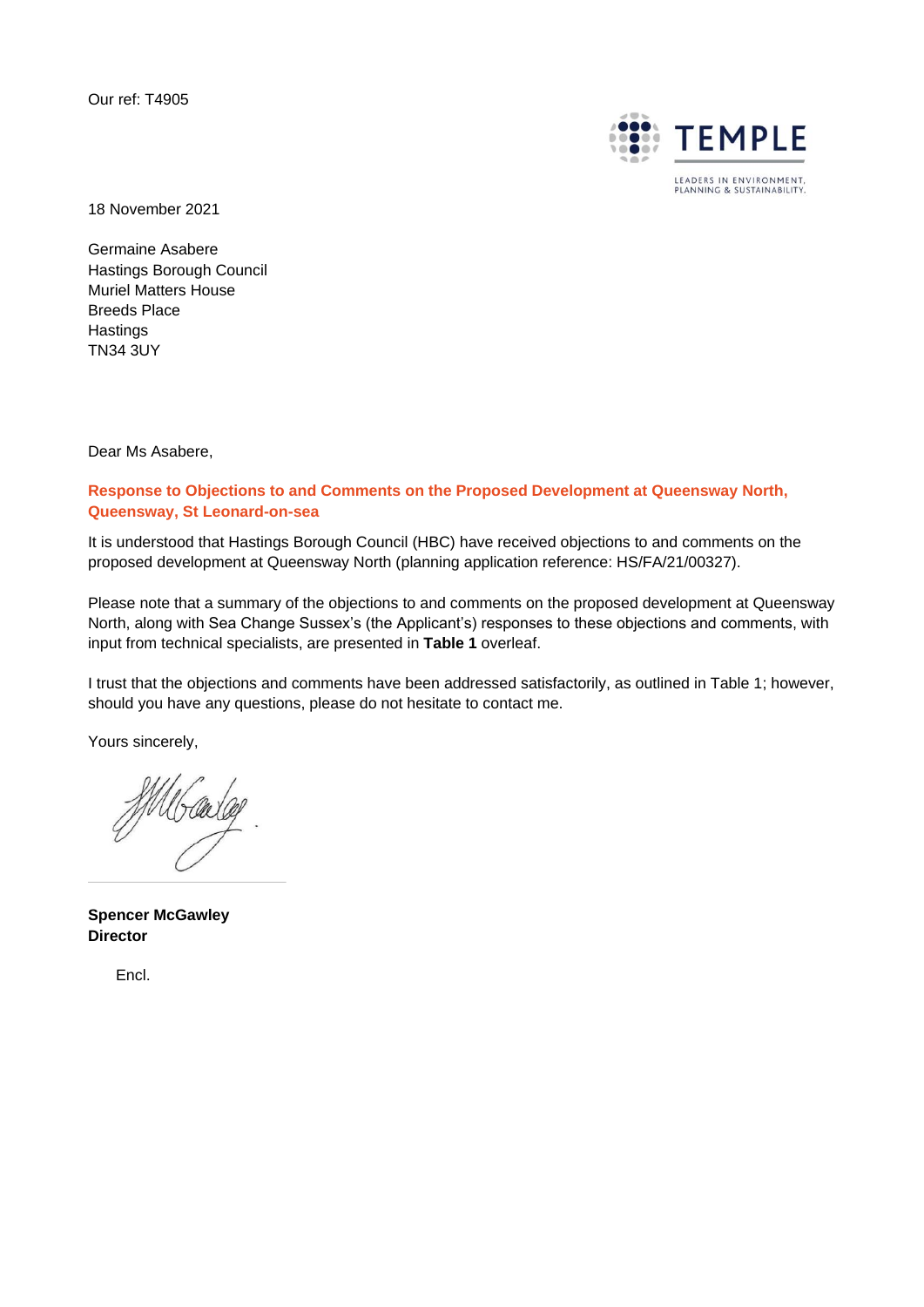## **Table 1: Responses to Objection(s) / Comment(s)**

| <b>Ref</b>                                                | <b>Objection / Comment</b>                                                                                                                                                                                                                                                                                                                                                                                                                                                                                                                                                                             | <b>Relevant Body</b>                                                                     | <b>Applicant Response</b>                                                                                                                                                                                                                                                                                                                                                                                                                                                                                                                                                                                                                                                                                                                                                                        |  |  |
|-----------------------------------------------------------|--------------------------------------------------------------------------------------------------------------------------------------------------------------------------------------------------------------------------------------------------------------------------------------------------------------------------------------------------------------------------------------------------------------------------------------------------------------------------------------------------------------------------------------------------------------------------------------------------------|------------------------------------------------------------------------------------------|--------------------------------------------------------------------------------------------------------------------------------------------------------------------------------------------------------------------------------------------------------------------------------------------------------------------------------------------------------------------------------------------------------------------------------------------------------------------------------------------------------------------------------------------------------------------------------------------------------------------------------------------------------------------------------------------------------------------------------------------------------------------------------------------------|--|--|
| Impacts to the Site of Special Scientific Interest (SSSI) |                                                                                                                                                                                                                                                                                                                                                                                                                                                                                                                                                                                                        |                                                                                          |                                                                                                                                                                                                                                                                                                                                                                                                                                                                                                                                                                                                                                                                                                                                                                                                  |  |  |
|                                                           | The application could have potential significant effects on<br>Marine Valley Woods SSSI. Further information in order to<br>determine the significance of these impacts and the scope<br>for mitigation is required.<br>The following information is required:<br>Information to inform the development proposals<br>in particular Plot 2.1 and how impacts to the SSSI<br>can be avoided;<br>How the Requirements of the Mitigation Hierarchy<br>$\bullet$<br>are being followed;<br>Information regarding in-combination effects;<br>$\bullet$                                                       | Natural<br>England,<br><b>Sussex Wildlife</b><br><b>Trust</b>                            | The implementation of the Drainage Strategy, Site Wide<br>Management Plan and the Construction Environmental<br>Management Plan (CEMP) is expected to mitigate the potential<br>effects of the proposed development on surface water and<br>pollution on the SSSI.<br>As noted below in a number of responses below, impacts to the<br>SSSI will be managed via the CEMP. The monitoring is provided<br>to evidence the effectiveness of the CEMP measures. Details<br>contained within the Hydrogeological and Foundation Design<br>Assessment show cross sections through Plot 2.1 which show<br>that the sandstone layer will not be breached by the foundations<br>proposed. The existing ground level has also been used within<br>these cross sections to provide a worst-case assessment, |  |  |
|                                                           | Clarification of impact assessment methodology;<br>$\bullet$<br>Additional information regarding monitoring<br>requirements;<br>Information regarding proposed earthworks.<br>$\bullet$                                                                                                                                                                                                                                                                                                                                                                                                                |                                                                                          | however, the ground level across the majority of the Site and<br>specifically Plot 2.1 will be raised.                                                                                                                                                                                                                                                                                                                                                                                                                                                                                                                                                                                                                                                                                           |  |  |
|                                                           | It is not clear how the proposals demonstrate that they<br>have followed the requirement of the mitigation hierarchy,<br>and an alternative should first be sought.<br>The interest features of the SSSI include bryophytes<br>which rely on the continuation of the existing hydrological<br>regime (the quality and quantity of water they receive).<br>The SSSI receives ground and surface water from the                                                                                                                                                                                          | Natural<br>England,<br>Councillor Julia<br>Hilton, Petition<br>against<br>HS/FA/21/00327 | An assessment of alternatives has not been undertaken within the<br>Ground Conditions chapter. The concept of design evolution is<br>demonstrated by the proposed development layout which avoids<br>the areas where the top of the Sandstone is known to be present<br>at shallow depths such as along the western boundary adjacent to<br>the SSSI.<br><b>Response to Point 1</b>                                                                                                                                                                                                                                                                                                                                                                                                              |  |  |
| $\overline{2}$                                            | application site at Queensway North and has been shown<br>to be hydrologically linked. All applications in this location<br>therefore have the potential to affect the interest features<br>of the SSSI. Natural England have provided substantive<br>advice in numerous applications regarding the complex<br>hydrogeological impact pathways that exist between the<br>Queensway North site and the adjacent SSSI's interest<br>features. The development of Queensway North<br>introduces a risk to the SSSI's interest features as the<br>developments disrupt the existing hydrological regime by |                                                                                          | The implementation of the Drainage Strategy, Site Wide<br>Management Plan and the Construction Environmental<br>Management Plan (CEMP) is expected to mitigate the potential<br>effects of the proposed development on surface water and<br>pollution on the SSSI.<br><b>Response to Point 2</b><br>It is of note that detailed monitoring of the bryophytes associated<br>with the Marline Valley SSSI ghyll stream was undertaken in<br>2017. The monitoring covered the ghyll channel coincident with                                                                                                                                                                                                                                                                                         |  |  |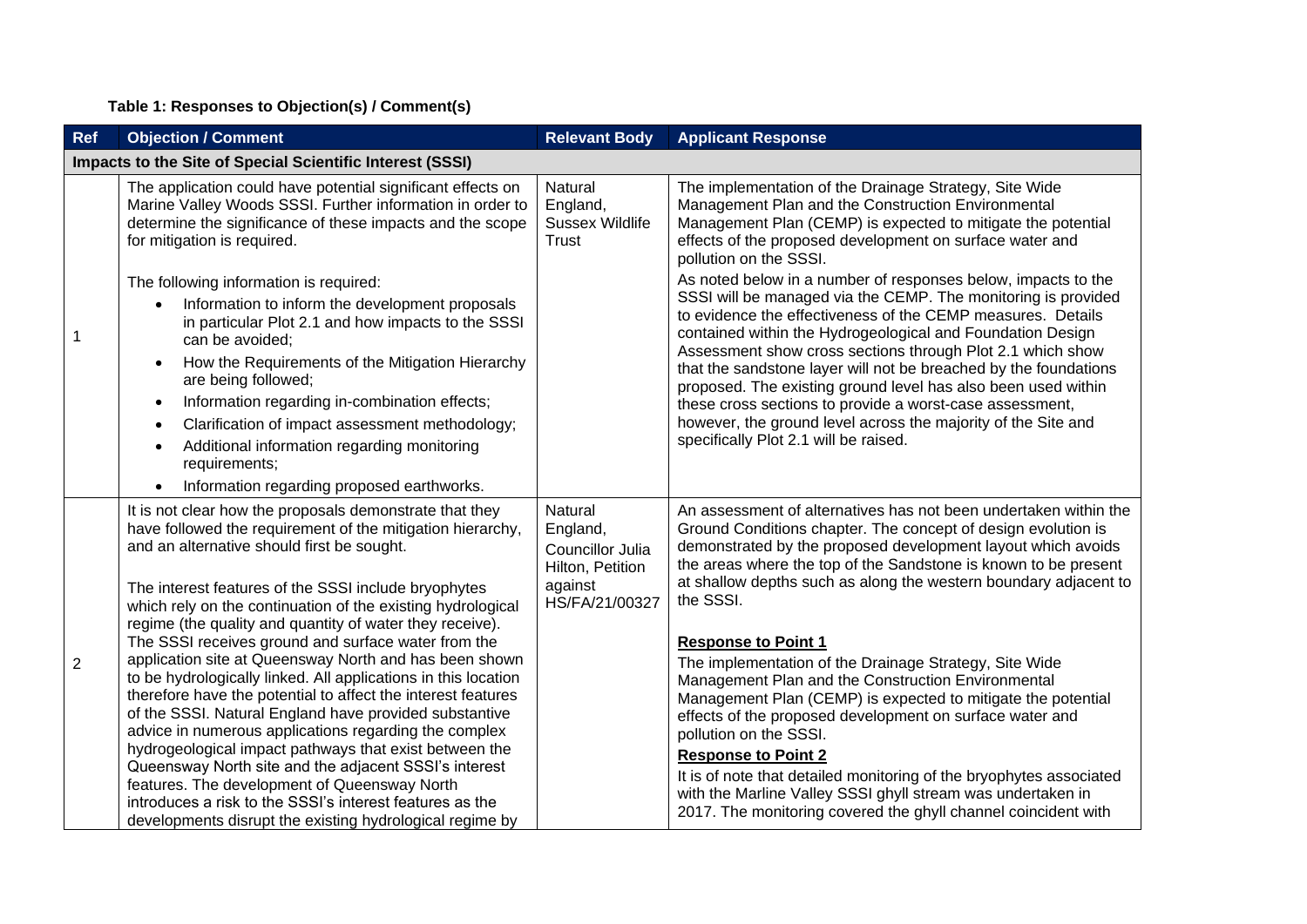| Ref | <b>Objection / Comment</b>                                                                                                                                                                                                                                                                                                                                                                                                                                                                                                                                                                                                                                                                                                                                                                                                                                                                                                                                                                                                                                                                                                                                                                                                                               | <b>Relevant Body</b>                   | <b>Applicant Response</b>                                                                                                                                                                                                                                                                                                                                                                                                                                                                                                                                                                                                                                                                                                                                                                                                                                                                                                                                                                                                                                                                                                                                                                                                                                                                                                                                                                                                                                                                                                                                       |
|-----|----------------------------------------------------------------------------------------------------------------------------------------------------------------------------------------------------------------------------------------------------------------------------------------------------------------------------------------------------------------------------------------------------------------------------------------------------------------------------------------------------------------------------------------------------------------------------------------------------------------------------------------------------------------------------------------------------------------------------------------------------------------------------------------------------------------------------------------------------------------------------------------------------------------------------------------------------------------------------------------------------------------------------------------------------------------------------------------------------------------------------------------------------------------------------------------------------------------------------------------------------------|----------------------------------------|-----------------------------------------------------------------------------------------------------------------------------------------------------------------------------------------------------------------------------------------------------------------------------------------------------------------------------------------------------------------------------------------------------------------------------------------------------------------------------------------------------------------------------------------------------------------------------------------------------------------------------------------------------------------------------------------------------------------------------------------------------------------------------------------------------------------------------------------------------------------------------------------------------------------------------------------------------------------------------------------------------------------------------------------------------------------------------------------------------------------------------------------------------------------------------------------------------------------------------------------------------------------------------------------------------------------------------------------------------------------------------------------------------------------------------------------------------------------------------------------------------------------------------------------------------------------|
|     | removing and altering permeable areas and introducing<br>pollution risks. We have therefore advised that these<br>developments should be assessed in-combination to gain<br>a more robust understanding of the impacts of developing<br>this site as a whole.<br>In addition to advising on the impact of developing<br>Queensway North to the SSSI, Natural England have<br>consistently highlighted that the area covered by<br>Development Plot 2.1 is of particular concern and should<br>be omitted from development in favour of retaining<br>greenspace and incorporating SuDS features for example.<br>This is because this area is closest to the SSSI and<br>contains permeable sandstone outcrops taking water<br>directly to the SSSI (please see correspondence of March<br>2016, April 2016, and June 2016, December 16).<br>It is therefore with considerable concern that Natural<br>England notes that their advice has not been reflected<br>within the scheme's design, which has placed a significant<br>proportion of development into area 2.1 which is both<br>closest to the SSSI and contains permeable geology.<br>Natural England advise that at present insufficient<br>information has been provided to demonstrate how the |                                        | the catchment of the Queensway North site, together with the<br>adjoining Queensway South site. No evidence was recorded to<br>suggest that the bryophyte assemblages associated with the SSSI<br>are in a degraded or declining condition as a result of changes in<br>the quality and quantity of water reaching the channel. In fact, the<br>appearance of Dicranodontium denudatum, which is an indicator<br>of high-quality habitat, was an important new addition to the<br>bryophyte flora of the site in 2017.<br><b>Response to Point 3</b><br>Although plot 2.1 is proposed to be developed, it incorporates<br>several SuDS features which promote biodiversity and contribute<br>to an overall net gain as well as considering the treatment train of<br>surface water in accordance with the SuDS Manual. Additionally,<br>in order to reduce the impact the overall development has on the<br>SSSI plot 2.2 is no longer to be developed and plot 2.1 has<br>reduced in size by 42% from the original strategy. Whilst<br>collectively Plots 1.1, 1.2 and 2.1 have a reduced impermeable<br>area of 38%. The wider site retains the SuDS features that would<br>have been required by it, meaning that any potential impact on the<br>SSSI is further reduced.<br><b>Response to Point 4</b><br>The Site Management Plan, CEMP and the drainage strategy<br>have all been produced to contain comprehensive information<br>regarding the measures in place to protect the SSSI from the<br>potential adverse effects of the proposed development. |
|     | required protection of the adjacent SSSI can be achieved.<br>It is not clear from the submitted information how Plot 2.1                                                                                                                                                                                                                                                                                                                                                                                                                                                                                                                                                                                                                                                                                                                                                                                                                                                                                                                                                                                                                                                                                                                                 | Natural                                | <b>Response to Point 1</b>                                                                                                                                                                                                                                                                                                                                                                                                                                                                                                                                                                                                                                                                                                                                                                                                                                                                                                                                                                                                                                                                                                                                                                                                                                                                                                                                                                                                                                                                                                                                      |
| 3   | can be developed without breaching the sandstone layer.<br>Given the variation in geology and the location of Plot 2.1<br>adjacent to the SSSI, it is advised again that development<br>in this location poses a significant risk.                                                                                                                                                                                                                                                                                                                                                                                                                                                                                                                                                                                                                                                                                                                                                                                                                                                                                                                                                                                                                       | England,<br>Councillor Julia<br>Hilton | The development layout has been designed to avoid foundations<br>where the sandstone is known to be close to the surface for<br>example the location designated as car parking. Buildings have<br>been located to the southeast and southwest parts of the Plot<br>where the sandstone is known to be deeper.                                                                                                                                                                                                                                                                                                                                                                                                                                                                                                                                                                                                                                                                                                                                                                                                                                                                                                                                                                                                                                                                                                                                                                                                                                                   |
|     | It is advised that further justification for the inclusion of<br>Plot 2.1 is required and that an assessment of alternatives<br>is provided.                                                                                                                                                                                                                                                                                                                                                                                                                                                                                                                                                                                                                                                                                                                                                                                                                                                                                                                                                                                                                                                                                                             |                                        | It is noted that there may be some uncertainty between<br>exploratory hole locations regarding the top of the sandstone layer<br>however, we consider that there is a reasonable degree of                                                                                                                                                                                                                                                                                                                                                                                                                                                                                                                                                                                                                                                                                                                                                                                                                                                                                                                                                                                                                                                                                                                                                                                                                                                                                                                                                                      |
|     | It is again advised that Plot 2.1 be allocated for green<br>space and enhancement.                                                                                                                                                                                                                                                                                                                                                                                                                                                                                                                                                                                                                                                                                                                                                                                                                                                                                                                                                                                                                                                                                                                                                                       |                                        | certainty of the geology beneath Plot 2.1, given that there are<br>13No exploratory holes within Plot 2.1 which is a relatively small                                                                                                                                                                                                                                                                                                                                                                                                                                                                                                                                                                                                                                                                                                                                                                                                                                                                                                                                                                                                                                                                                                                                                                                                                                                                                                                                                                                                                           |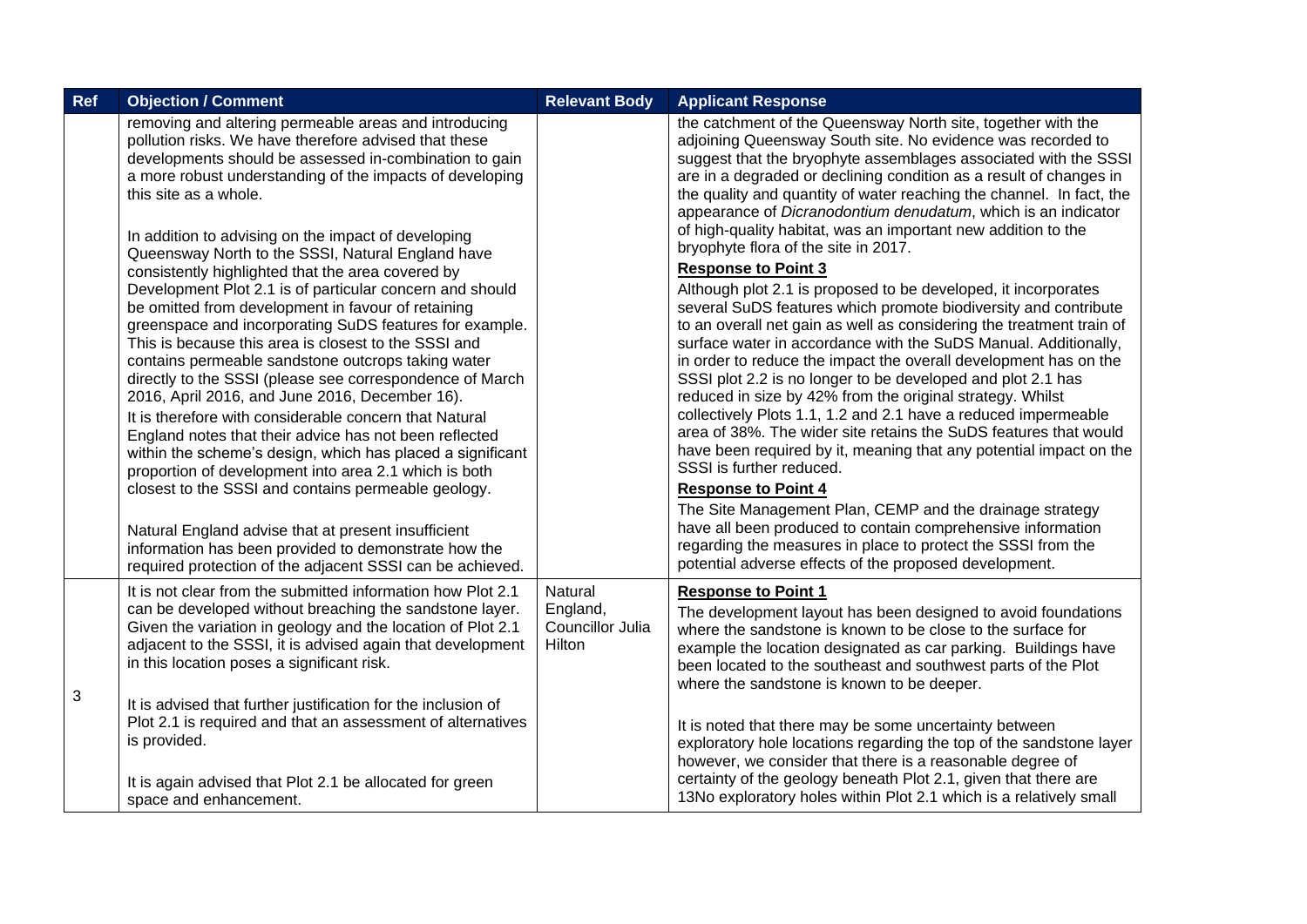| Ref | <b>Objection / Comment</b>                                                                                                                                                                                                                                                                                                                                                                                                        | <b>Relevant Body</b> | <b>Applicant Response</b>                                                                                                                                                                                                                                                                                                                                                                                                                                          |
|-----|-----------------------------------------------------------------------------------------------------------------------------------------------------------------------------------------------------------------------------------------------------------------------------------------------------------------------------------------------------------------------------------------------------------------------------------|----------------------|--------------------------------------------------------------------------------------------------------------------------------------------------------------------------------------------------------------------------------------------------------------------------------------------------------------------------------------------------------------------------------------------------------------------------------------------------------------------|
|     |                                                                                                                                                                                                                                                                                                                                                                                                                                   |                      | area of approximately 1Ha. Further GI may also be detrimental to<br>the integrity of the sandstone itself.                                                                                                                                                                                                                                                                                                                                                         |
|     |                                                                                                                                                                                                                                                                                                                                                                                                                                   |                      | The proposed ground level for the development is also intended<br>to be raised above the existing ground level providing increased<br>confidence in the presented statement that the foundations will be<br>within the Wadhurst Clay and not intercept the sandstone.                                                                                                                                                                                              |
|     |                                                                                                                                                                                                                                                                                                                                                                                                                                   |                      | Further confidence is provided from the long series of monitoring<br>(which has been monitored in 2007, 2009, 2012 and quarterly<br>from 2014 to present) which shows that the foundations are also<br>located well above the maximum recorded groundwater table and<br>therefore the development will not inhibit the groundwater flow<br>within this plot.                                                                                                       |
|     |                                                                                                                                                                                                                                                                                                                                                                                                                                   |                      | Details contained within the Hydrogeological and Foundation<br>Design Assessment show cross sections through Plot 2.1 which<br>show that the sandstone layer will not be breached by the<br>foundations proposed. The existing ground level has also been<br>used within these cross sections to provide a worst-case<br>assessment, however, as mentioned above, the ground level<br>across the majority of the Site and specifically Plot 2.1 will be<br>raised. |
|     |                                                                                                                                                                                                                                                                                                                                                                                                                                   |                      | <b>Response to Point 2</b><br>We have not undertaken an assessment of alternatives within the<br>Ground Conditions chapter. The concept of design evolution is<br>demonstrated by the proposed development layout which avoids<br>the areas where the top of the Sandstone is known to be present<br>at shallow depths such as along the western boundary adjacent to<br>the SSSI.                                                                                 |
| 4   | The monitoring section has been noted and it is advised<br>that monthly monitoring is likely to be insufficient. The<br>location of Plot 2.1 adjacent to the SSSI introduces a<br>particular risk to the SSSI. The fact that permeable strata<br>outcrop in this area and its location next to the SSSI is of<br>particular concern. As previously advised, should a<br>pollution incident occur in this location, no contingency | Natural England      | We concur with the statement that mitigation to prevent the<br>adverse effect occurring is required and such measures are<br>proposed. The assessment is not based solely on the proposed<br>monitoring. The mitigation for the identified effect (pollution<br>incident during construction) is the preparation of a Construction<br>Environmental Management Plan (CEMP) which will set out<br>detailed management arrangements to minimise the                  |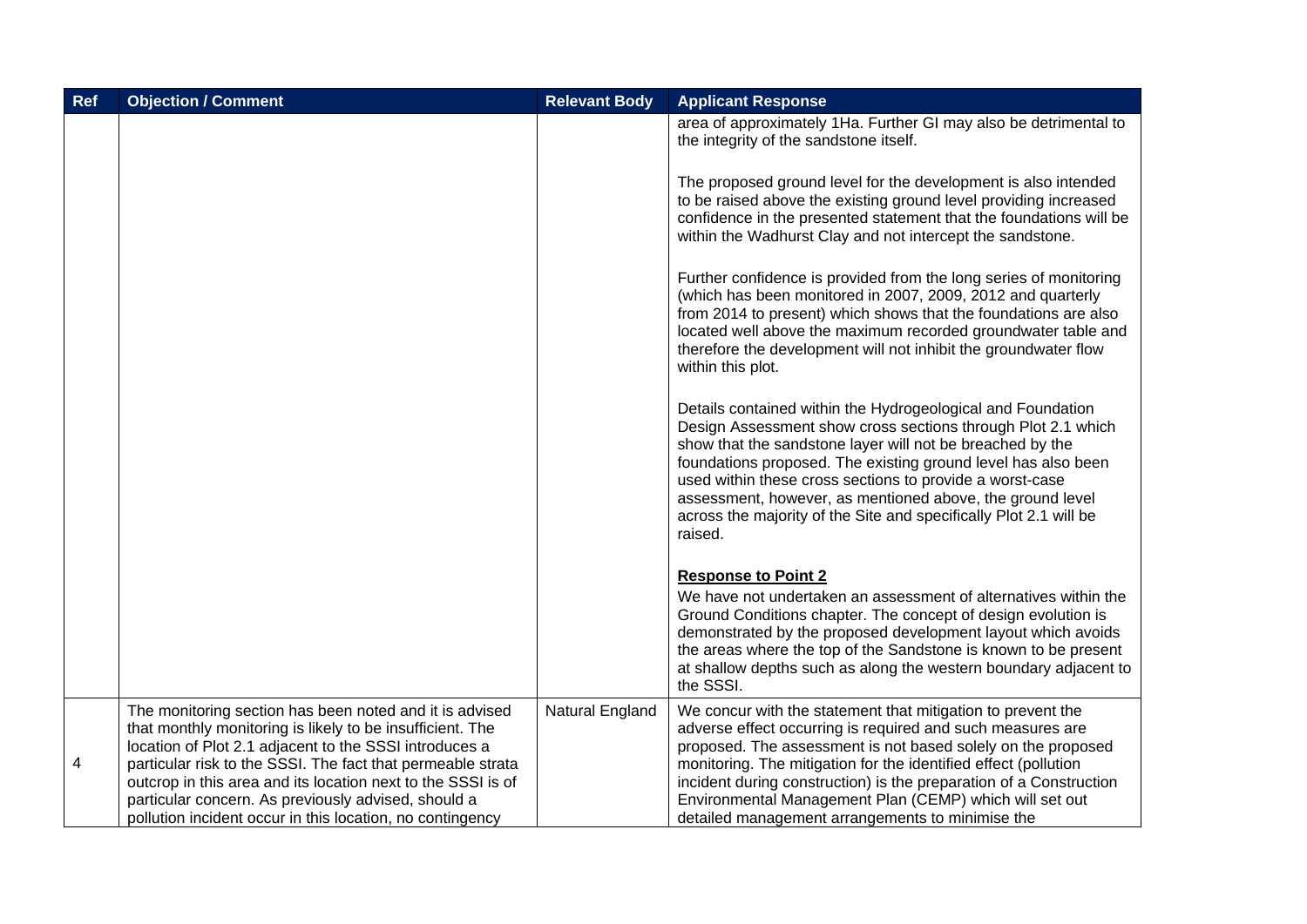| Ref | <b>Objection / Comment</b>                                                                                                                                                                                                                                                                                                                                                                                                                                                                                                                                                                                                                                                                                                                                                                                                                                                        | <b>Relevant Body</b>       | <b>Applicant Response</b>                                                                                                                                                                                                                                                                                                                                                                                                                                                                                                                                                                                                                                                                                                                                                                                                                                                                                                                                                                                                                                                                                                               |
|-----|-----------------------------------------------------------------------------------------------------------------------------------------------------------------------------------------------------------------------------------------------------------------------------------------------------------------------------------------------------------------------------------------------------------------------------------------------------------------------------------------------------------------------------------------------------------------------------------------------------------------------------------------------------------------------------------------------------------------------------------------------------------------------------------------------------------------------------------------------------------------------------------|----------------------------|-----------------------------------------------------------------------------------------------------------------------------------------------------------------------------------------------------------------------------------------------------------------------------------------------------------------------------------------------------------------------------------------------------------------------------------------------------------------------------------------------------------------------------------------------------------------------------------------------------------------------------------------------------------------------------------------------------------------------------------------------------------------------------------------------------------------------------------------------------------------------------------------------------------------------------------------------------------------------------------------------------------------------------------------------------------------------------------------------------------------------------------------|
|     | time in which to take remedial action is achievable.<br>Monthly monitoring will not pick this up sufficiently.<br>It is advised that monitoring, although a key part of<br>assessment, is not mitigation. Mitigation involves putting<br>measures in place to prevent adverse impacts.                                                                                                                                                                                                                                                                                                                                                                                                                                                                                                                                                                                            |                            | environmental effects of construction. The Site Management Plan<br>appended to the ES provides details on the management of the<br>site during the construction and operational phases of the<br>development. This includes the production of the CEMP. The<br>measures presented in the CEMP will include but are not limited<br>to:<br>The design of a temporary drainage system to control and<br>$\bullet$<br>manage potentially contaminated surface run off.<br>Minimising areas of exposed excavations.<br>Locating stockpiles of material more than 50m of the site<br>boundary.<br>Runoff from stockpiles will be captured.<br>$\bullet$<br>The chapter identifies that the CEMP will also include measures<br>for prevention and control of spillages and pollution incident<br>response and contingency measures.<br>The monitoring is provided to evidence the effectiveness of the<br>CEMP measures.                                                                                                                                                                                                                       |
| 5   | Para 175 (b) of the NPPF states that 'development on<br>land within or outside a Site of Special Scientific Interest,<br>and which is likely to have an adverse effect on it (either<br>individually or in combination with other developments),<br>should not normally be permitted. The only exception is<br>where the benefits of the development in the location<br>proposed clearly outweigh both its likely impact on the<br>features of the site that make it of special scientific<br>interest, and any broader impacts on the national network<br>of Sites of Special Scientific Interest.'<br>It is hard to make a case that the benefits of building<br>speculative units on this site, by a company with a history<br>of failed projects, outweigh the likely impact on Marline<br>Valley SSSI. For this reason alone, the planning<br>application should be refused. | Councillor Julia<br>Hilton | The development of the Site at North Queensway has long been<br>anticipated in the Local Plan, and it has been successfully<br>demonstrated that development undertaken utilising the approach<br>proposed in this location can be delivered without significant<br>adverse impact on the adjoining SSSI.<br>Ultimately the suitability of a site for development is a decision<br>that must be taken based on the planning balance as assessed by<br>local authority officers, such decisions are normally taken at the<br>development plan making stage, in this case the decision was<br>taken by HBC to allocate this site for the proposed use within its<br>local plan.<br>It should therefore be noted that these matters have previously<br>been considered and that, as noted in Para 47 of the NPPF<br>"Planning law requires that applications for planning permission<br>be determined in accordance with the development plan, unless<br>material considerations indicate otherwise".<br>While we recognise that the impact on the SSSI is a material<br>consideration of this application we believe that the approach to |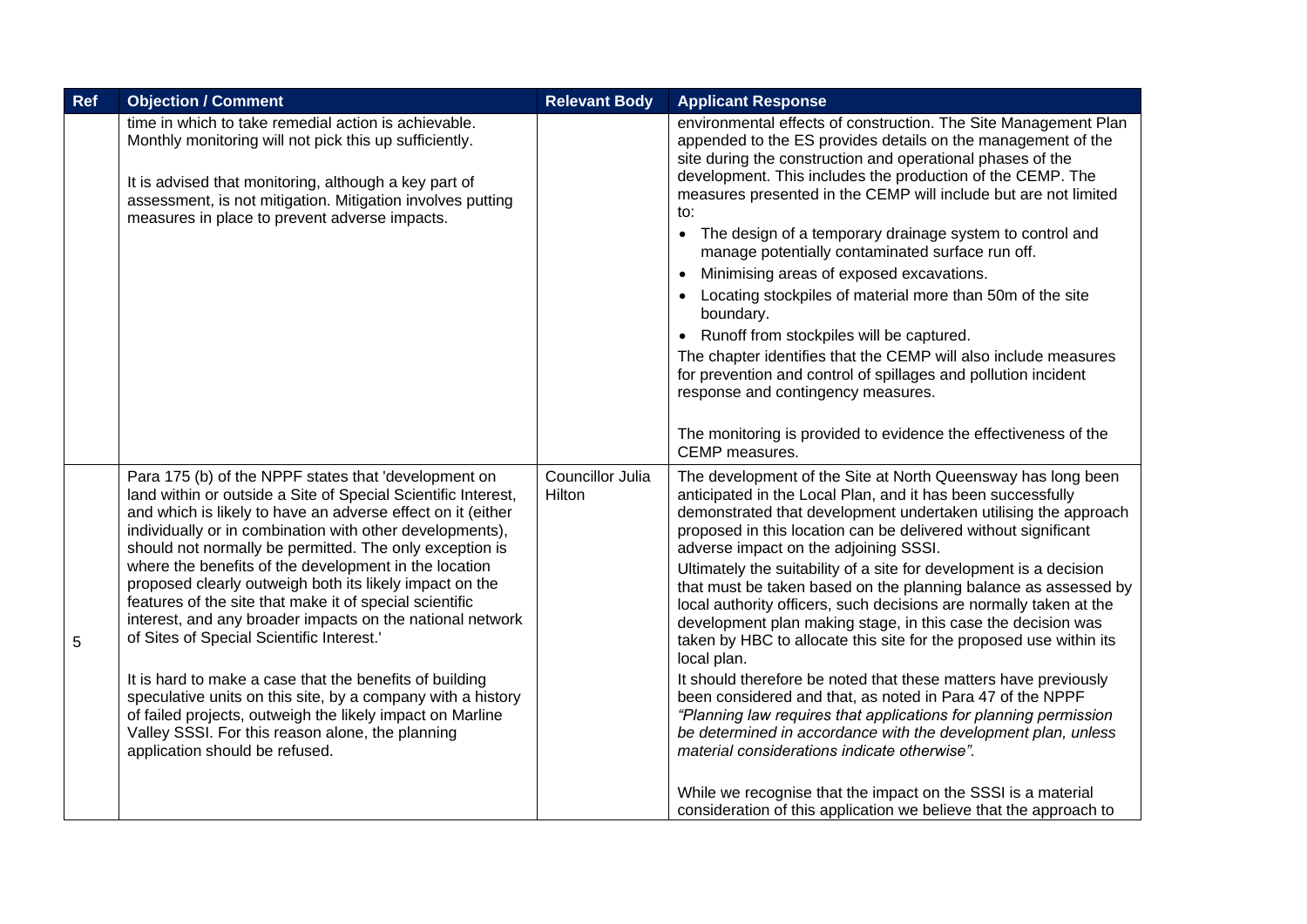| <b>Ref</b> | <b>Objection / Comment</b>                                                                                                                                                                                                                                                                                                                                                                                                                                                                                                                                                                                                                                                                                                                                                                                                                      | <b>Relevant Body</b>                                          | <b>Applicant Response</b>                                                                                                                                                                                                                                                                                                                                                                                                                                                                                                                                                                                                                                                                                                                                                                                                                                                                                                                                                                                                                                                                                                                                                                                                                                                                                                                                                                                                                                                                                                        |
|------------|-------------------------------------------------------------------------------------------------------------------------------------------------------------------------------------------------------------------------------------------------------------------------------------------------------------------------------------------------------------------------------------------------------------------------------------------------------------------------------------------------------------------------------------------------------------------------------------------------------------------------------------------------------------------------------------------------------------------------------------------------------------------------------------------------------------------------------------------------|---------------------------------------------------------------|----------------------------------------------------------------------------------------------------------------------------------------------------------------------------------------------------------------------------------------------------------------------------------------------------------------------------------------------------------------------------------------------------------------------------------------------------------------------------------------------------------------------------------------------------------------------------------------------------------------------------------------------------------------------------------------------------------------------------------------------------------------------------------------------------------------------------------------------------------------------------------------------------------------------------------------------------------------------------------------------------------------------------------------------------------------------------------------------------------------------------------------------------------------------------------------------------------------------------------------------------------------------------------------------------------------------------------------------------------------------------------------------------------------------------------------------------------------------------------------------------------------------------------|
|            |                                                                                                                                                                                                                                                                                                                                                                                                                                                                                                                                                                                                                                                                                                                                                                                                                                                 |                                                               | development and mitigation measures suggested and outlined are<br>sufficient to suggest that there is no potential for significant<br>adverse impact on the SSSI.                                                                                                                                                                                                                                                                                                                                                                                                                                                                                                                                                                                                                                                                                                                                                                                                                                                                                                                                                                                                                                                                                                                                                                                                                                                                                                                                                                |
|            |                                                                                                                                                                                                                                                                                                                                                                                                                                                                                                                                                                                                                                                                                                                                                                                                                                                 |                                                               | We would therefore ask that the planning authority in considering<br>the suitability of the site for development consider the application<br>in line with its status as an allocated site in its development plan,<br>and take into account the information provided, alongside material<br>considerations such as the acute need for employment<br>development and the sites planning history.                                                                                                                                                                                                                                                                                                                                                                                                                                                                                                                                                                                                                                                                                                                                                                                                                                                                                                                                                                                                                                                                                                                                  |
|            | <b>Drainage</b>                                                                                                                                                                                                                                                                                                                                                                                                                                                                                                                                                                                                                                                                                                                                                                                                                                 |                                                               |                                                                                                                                                                                                                                                                                                                                                                                                                                                                                                                                                                                                                                                                                                                                                                                                                                                                                                                                                                                                                                                                                                                                                                                                                                                                                                                                                                                                                                                                                                                                  |
| 6          | Additional information is required to demonstrate how the<br>proposed drainage scheme, including water storage<br>areas, can be constructed to avoid the sandstone layers<br>being breached by the development.<br>It is further noted that drawing 26499/2004/500/002 (foul<br>and surface water drainage site-wide) has been included<br>in the Flood Risk Assessment. This was a drawing that<br>was included in previous schemes, which was advised as<br>not appropriate.<br>Furthermore, SuDS will be required to be constructed,<br>allowing for at least 1 m between the base of the<br>attenuation structure and the highest recorded<br>groundwater level. It is not clear how this can be achieved<br>in the current design and it is advised that additional<br>information is required to demonstrate how this can be<br>achieved. | Natural<br>England,<br><b>Sussex Wildlife</b><br><b>Trust</b> | <b>Response to Point 1</b><br>Boreholes relevant to the development plot demonstrated the<br>large variability of the depth to sandstone across the site. Without<br>carrying out further extensive intrusive site investigations (which in<br>themselves would create further potential pollution pathways into<br>the sandstone), it is impossible to determine the depth to<br>sandstone in every part of the site.<br>The reality of building above these variable ground conditions,<br>coupled with the sensitivity of environmental receptors, makes it<br>important to focus upon the management of construction and<br>operational activities which could be the cause of potential<br>pollution sources. In this respect the design maximises the<br>chances of avoiding the sandstone as far as practicable through<br>the principals set out in the agreed Site Management Plan, the<br>final design levels, and as already mentioned, the site wide<br>drainage strategy. A significant element of the drainage strategy<br>was the intention to capture runoff which may enter breaches in<br>the sandstone for the purpose of treating it prior to it being<br>allowed to discharge to ground. Hence the previously discussed<br>intention to prevent infiltration within Plot 2.1 and future plots so<br>that surface water runoff can be passed through the flow and<br>quality control measures on individual plots before it reaches the<br>agreed point of groundwater discharge at the infiltration trench. |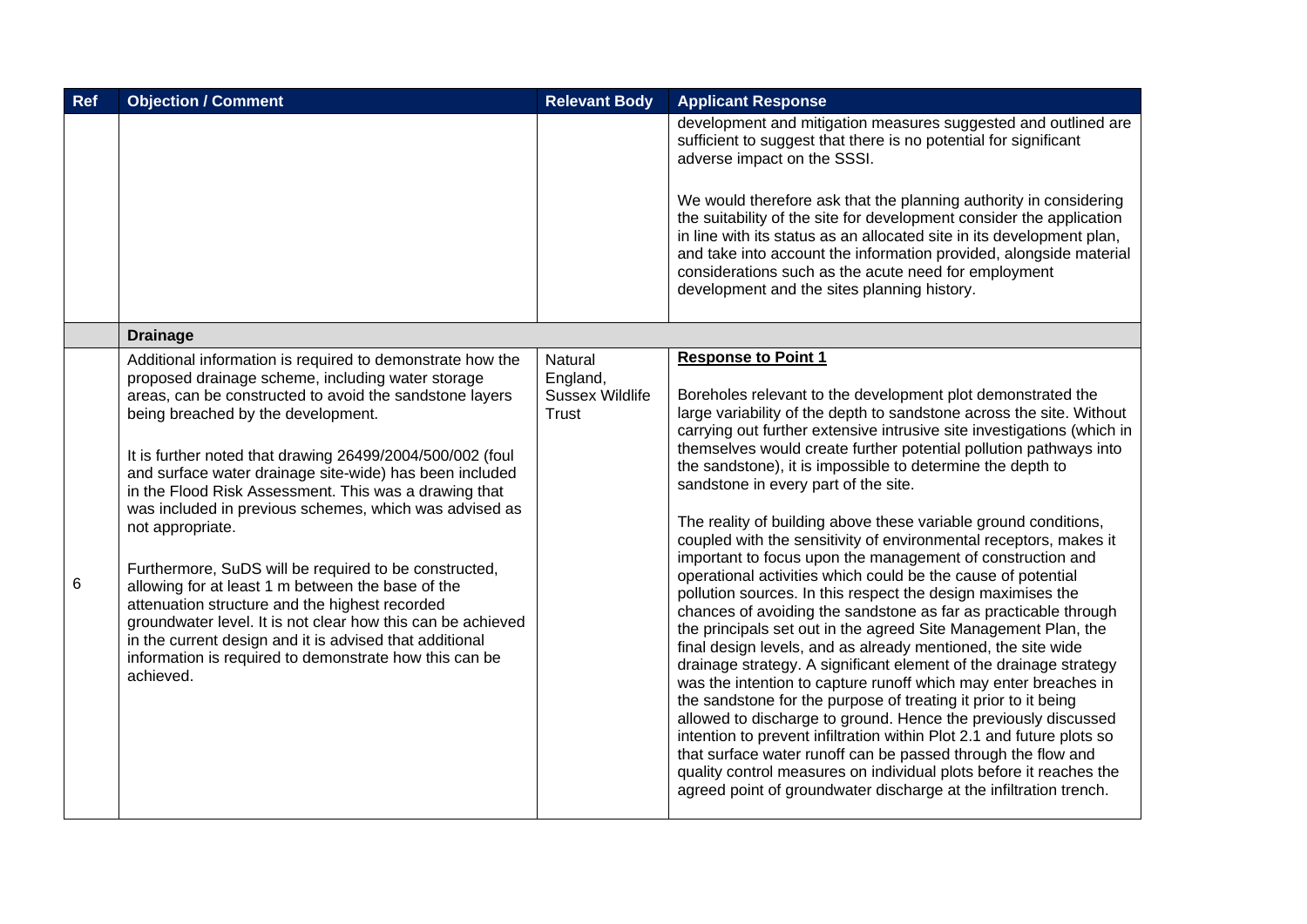| Ref            | <b>Objection / Comment</b>                                                                                                                                                                                                                                                                                                                                                                                                                                                                                                                                                                                                                                                                                                                                        | <b>Relevant Body</b>                   | <b>Applicant Response</b>                                                                                                                                                                                                                                                                                                                                                                                                                                                                                                                                                                                                                          |
|----------------|-------------------------------------------------------------------------------------------------------------------------------------------------------------------------------------------------------------------------------------------------------------------------------------------------------------------------------------------------------------------------------------------------------------------------------------------------------------------------------------------------------------------------------------------------------------------------------------------------------------------------------------------------------------------------------------------------------------------------------------------------------------------|----------------------------------------|----------------------------------------------------------------------------------------------------------------------------------------------------------------------------------------------------------------------------------------------------------------------------------------------------------------------------------------------------------------------------------------------------------------------------------------------------------------------------------------------------------------------------------------------------------------------------------------------------------------------------------------------------|
|                |                                                                                                                                                                                                                                                                                                                                                                                                                                                                                                                                                                                                                                                                                                                                                                   |                                        | As identified in the FRA the development context has been<br>considered and the drainage strategy has been designed in<br>accordance with the SuDS manual. The SuDS components have<br>been selected to provide a suitable treatment train.                                                                                                                                                                                                                                                                                                                                                                                                        |
|                |                                                                                                                                                                                                                                                                                                                                                                                                                                                                                                                                                                                                                                                                                                                                                                   |                                        | <b>Response to Point 2</b>                                                                                                                                                                                                                                                                                                                                                                                                                                                                                                                                                                                                                         |
|                |                                                                                                                                                                                                                                                                                                                                                                                                                                                                                                                                                                                                                                                                                                                                                                   |                                        | Drainage drawing 26499/2004/500/003F was submitted as part of<br>application ref. HS/CD/15/01082 which was submitted to<br>discharge a number of conditions as part of Planning Permission<br>HS/FA/12/00802, including a condition relating to the provision of<br>details of the means of foul sewerage and surface water<br>disposal/management. The drawing was deemed to satisfy the<br>condition and subsequently consent was given in December<br>2016.                                                                                                                                                                                     |
|                |                                                                                                                                                                                                                                                                                                                                                                                                                                                                                                                                                                                                                                                                                                                                                                   |                                        | <b>Response to Point 3</b>                                                                                                                                                                                                                                                                                                                                                                                                                                                                                                                                                                                                                         |
|                |                                                                                                                                                                                                                                                                                                                                                                                                                                                                                                                                                                                                                                                                                                                                                                   |                                        | The already agreed Site Wide Management Plan, which Natural<br>England had been consulted on and agreed with, commits to<br>locally reducing groundwater levels in order to avoid excavations<br>within saturated ground. This will be transferred to the<br>Construction Environmental Management Plan (CEMP).                                                                                                                                                                                                                                                                                                                                    |
| $\overline{7}$ | Sussex Wildlife Trust objects to the proposals for Plot 2.1.<br>Sussex Wildlife Trust agree with the advice previously<br>given by Natural England that this plot should be omitted<br>from development as it is closest to the SSSI and contains<br>permeable sandstone outcrops taking water directly to the<br>SSSI. Instead Plot 2.1 should be used to create SuDS<br>features and biodiversity rich habitat that could contribute<br>to the net gain figures for the site. Sussex Wildlife Trust do<br>not believe that the benefits of the development on Plot<br>2.1 clearly outweighs its likely impact on the features of<br>the SSSI (NPPF paragraph 175, policy HN8). Especially<br>given that the buildings on this plot are entirely<br>speculative. | <b>Sussex Wildlife</b><br><b>Trust</b> | The current proposals for Plot 2.1 show several SuDS features. A<br>swale, open channel and infiltration trench have all been<br>proposed which will contribute to the net gain figures of the site<br>and encourage biodiversity. Plot 2.2 is proposed to now remain<br>undeveloped which will further reduce the likelihood of any<br>adverse effects resulting from the development on the SSSI.<br>As identified in the FRA the development context has been<br>considered and the drainage strategy has been designed in<br>accordance with the SuDS manual. The SuDS components have<br>been selected to provide a suitable treatment train. |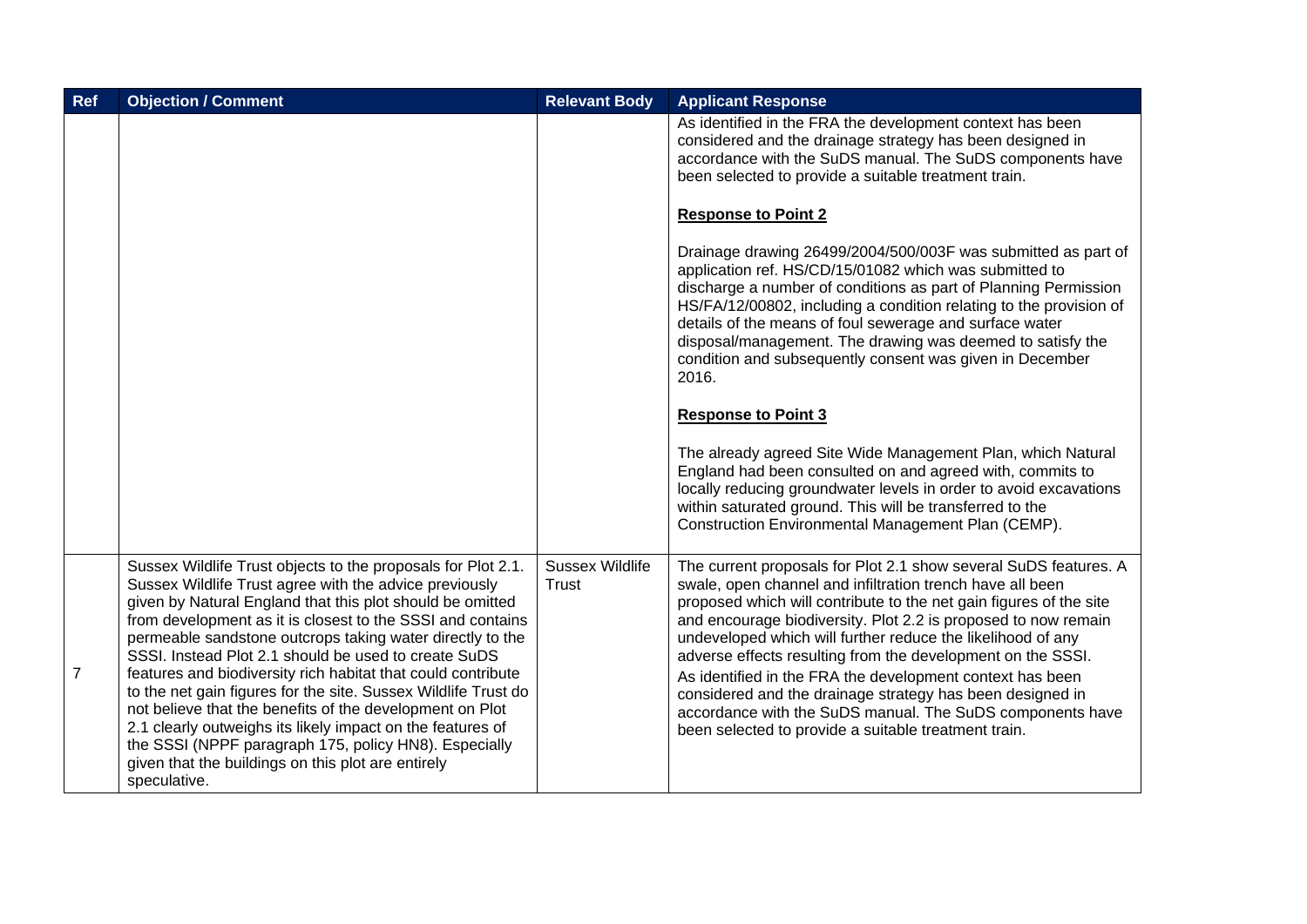| <b>Ref</b> | <b>Objection / Comment</b>                                                                                                                                                                                                                                                                                                                                                                                                                                                                                                                                                                                                                                                                                                                                                                                                                            | <b>Relevant Body</b>                   | <b>Applicant Response</b>                                                                                                                                                                                                                                                                                                                                                                                                                                                                                                                                                                                                                                                                                                                           |
|------------|-------------------------------------------------------------------------------------------------------------------------------------------------------------------------------------------------------------------------------------------------------------------------------------------------------------------------------------------------------------------------------------------------------------------------------------------------------------------------------------------------------------------------------------------------------------------------------------------------------------------------------------------------------------------------------------------------------------------------------------------------------------------------------------------------------------------------------------------------------|----------------------------------------|-----------------------------------------------------------------------------------------------------------------------------------------------------------------------------------------------------------------------------------------------------------------------------------------------------------------------------------------------------------------------------------------------------------------------------------------------------------------------------------------------------------------------------------------------------------------------------------------------------------------------------------------------------------------------------------------------------------------------------------------------------|
| 8          | There seems to be a lot of reliance on the embedded<br>mitigation provided by the Site Waste Management Plan.<br>However, the reality of enforcing these over a long term is<br>questioned. Given the variety of buildings proposed and<br>the numerous parking bays it is unclear how users of the<br>site will be prevented from using items such as antifreeze<br>as suggested. Of particular concern are the car show<br>rooms which will clearly be using chemicals to clean and<br>maintain the cars. The Site Management Plan is clear that<br>use of chemicals on site is a risk to the SSSI. Sussex<br>Wildlife Trust do not think the requirements of the Site<br>Management Plan are realistic or enforceable. Sussex<br>Wildlife Trust therefore question the certainty of this<br>mitigation method and its compliance with legislation. | <b>Sussex Wildlife</b><br><b>Trust</b> | The site management plan clearly states that use of any<br>potentially harmful chemicals that would ordinarily be used across<br>a commercial site should be subject to strict controls on where<br>they can be used and stored, to be agreed with Hastings Borough<br>Council (HBC). Use of any potentially harmful chemicals will be<br>inappropriate unless prior agreement for their use is obtained from<br>HBC in consultation with the Environment Agency and Natural<br>England.<br>As well as the SuDS components the FRA identifies that to further<br>reduce the risk of pollution from the site, pollution interception<br>measures such as trapped gullies, and proprietary treatment<br>features prior to outfall will be considered. |
| 9          | There is a concern about the positioning of the foul<br>pumping station so close to the SSSI boundary shown on<br>drawing 26499/2004/001. The position and maintenance<br>of this does not appear to be assessed in the ES. A<br>potential significant impact on the SSSI does not appear<br>to have been considered.                                                                                                                                                                                                                                                                                                                                                                                                                                                                                                                                 | <b>Sussex Wildlife</b><br><b>Trust</b> | The foul pumping station has been designed/located in such a<br>way that operation and future maintenance access requirements<br>can be met. The wet well/chamber of the pumping station will be<br>formed of concrete and so no leeching is anticipated, so there is<br>minimal risk of contaminants entering the SSSI.<br>The foul water pumping station will also be adopted by Southern<br>Water who are a statutory water authority and will a duty to<br>maintain this asset in perpetuity.                                                                                                                                                                                                                                                   |
| 10         | Whilst the applicant has provided copious amounts of<br>hydrological and drainage information, Sussex Wildlife<br>Trust still do not believe the site can withstand the<br>intensity and type of development proposed without<br>risking harm to the SSSI and wider biodiversity. Sussex<br>Wildlife Trust would support plot 2.1 remaining<br>undeveloped and further work being done to maximise<br>use of multifunctional SuDS features such as swales.                                                                                                                                                                                                                                                                                                                                                                                            | <b>Sussex Wildlife</b><br>Trust        | Whilst plot 2.1 is proposed to be developed, there are several<br>SuDS features which have been proposed as part of this parcel,<br>which will contribute to increasing biodiversity and providing a net<br>gain across the development site. Additionally, plot 2.2 is now to<br>remain undeveloped which will help to alleviate concerns with<br>regard to the ability of the overall site to withstand the intensity<br>and type of developed proposed without risking harm to the SSSI<br>and wider biodiversity.                                                                                                                                                                                                                               |
| 11         | The Environment Agnecy note that Section 7.4.19 of the<br>ES states that connection to mains sewer is proposed,<br>and this is in line with national planning policy (National<br>Planning Practice Guidance for Water supply, wastewater<br>and water quality). Foul drainage should be connected to<br>the main sewer for this proposal. If this is not possible,<br>under the Environmental Permitting (England and Wales)<br>Regulations 2016 any discharge of sewage or trade                                                                                                                                                                                                                                                                                                                                                                    | Environment<br>Agency                  | Foul drainage for the site is proposed to discharge into the public<br>foul sewer network via an on site foul water pumping station.                                                                                                                                                                                                                                                                                                                                                                                                                                                                                                                                                                                                                |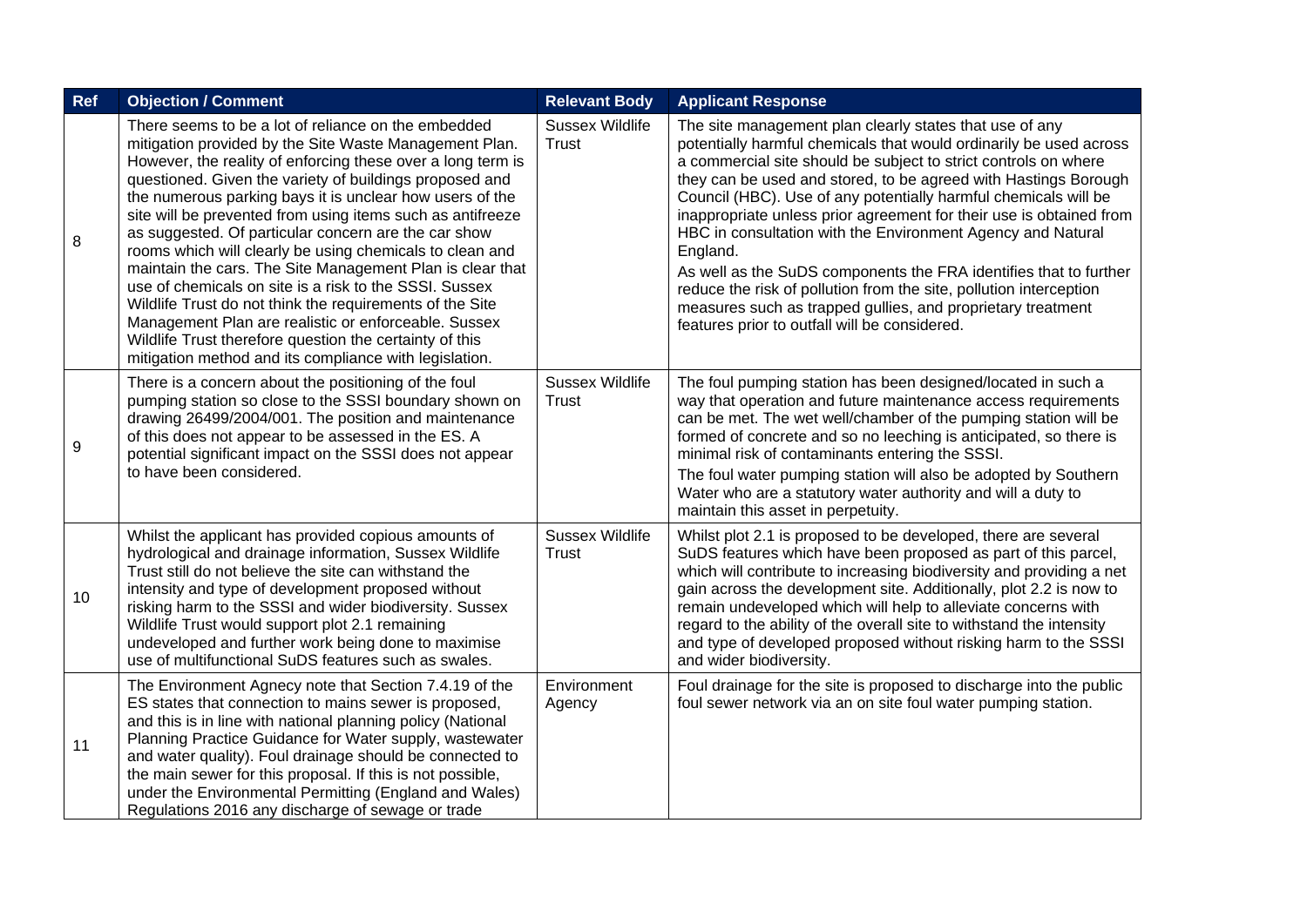| Ref | <b>Objection / Comment</b>                                                                                                                                                                                                                                                                                                                                                                                                                                                                                                                                                                                                                                                                                      | <b>Relevant Body</b>  | <b>Applicant Response</b>                                                                                                                                                                                                                                                                                                                                                                                                                                                                                             |
|-----|-----------------------------------------------------------------------------------------------------------------------------------------------------------------------------------------------------------------------------------------------------------------------------------------------------------------------------------------------------------------------------------------------------------------------------------------------------------------------------------------------------------------------------------------------------------------------------------------------------------------------------------------------------------------------------------------------------------------|-----------------------|-----------------------------------------------------------------------------------------------------------------------------------------------------------------------------------------------------------------------------------------------------------------------------------------------------------------------------------------------------------------------------------------------------------------------------------------------------------------------------------------------------------------------|
|     | effluent made to either surface water or groundwater will<br>need to be registered as an exempt discharge activity or<br>hold a permit issued by the Environment Agency, in<br>addition to planning permission. If a foul sewer connection<br>is not possible then an on-site sewage treatment plant will<br>be needed to treat the sewage effluent for discharge to a<br>local watercourse or ground.                                                                                                                                                                                                                                                                                                          |                       |                                                                                                                                                                                                                                                                                                                                                                                                                                                                                                                       |
|     | Due to the size of the development the daily volume of<br>treated effluent from the treatment plant would likely<br>exceed 5 cubic meters and therefore a discharge consent<br>from the Environment Agency would be required. If the<br>discharge of treated effluent is likely to be to the Marline<br>Woods Stream which is a SSSI, any discharge consent (if<br>granted) may well have conditions attached requiring the<br>effluent to be treated to a higher than normal standard.<br>If it is envisaged that connection to mains sewer will not<br>be possible, it is advisable that the Applicant contacts the<br>Environment Agency at an early stage to discuss the                                    |                       |                                                                                                                                                                                                                                                                                                                                                                                                                                                                                                                       |
|     | possibility of applying for a discharge consent.                                                                                                                                                                                                                                                                                                                                                                                                                                                                                                                                                                                                                                                                |                       |                                                                                                                                                                                                                                                                                                                                                                                                                                                                                                                       |
| 12  | The Environment Agency would ask that as much as<br>practicable, rainwater from roofs, access roads and any<br>other surfaces be drained into the ground via soakaways<br>as opposed to draining to the Marline Wood Stream which<br>is a SSSI. Excess volumes of surface water draining into<br>the stream is likely to impact on the water quality and<br>habitat of the stream and therefore a discharge to the<br>ground is preferred.<br>Any surface water discharge from any roads and yards<br>should pass through a three-stage petrol interceptor prior<br>to discharging to the ground or to a watercourse. All<br>interceptors should be sized to adequately deal with a 1 in<br>200 rainfall event. | Environment<br>Agency | <b>Response to Point 1</b><br>As shown on drawing 26499/2004/500/003, all surface water is<br>proposed to discharge via an infiltration trench located at the<br>western edge of plot 2.1.<br><b>Response to Point 2</b><br>As per the drainage strategy and the Site Management Plan,<br>runoff from vehicular turning areas, car parking or commercial<br>areas will be treated via an oil interceptor to remove hydrocarbons<br>before being discharged from the site.<br><b>Response to Point 3</b><br>No comment |
|     | If rainwater from roofs can be harvested and used within<br>the buildings that would be most desirable.                                                                                                                                                                                                                                                                                                                                                                                                                                                                                                                                                                                                         |                       |                                                                                                                                                                                                                                                                                                                                                                                                                                                                                                                       |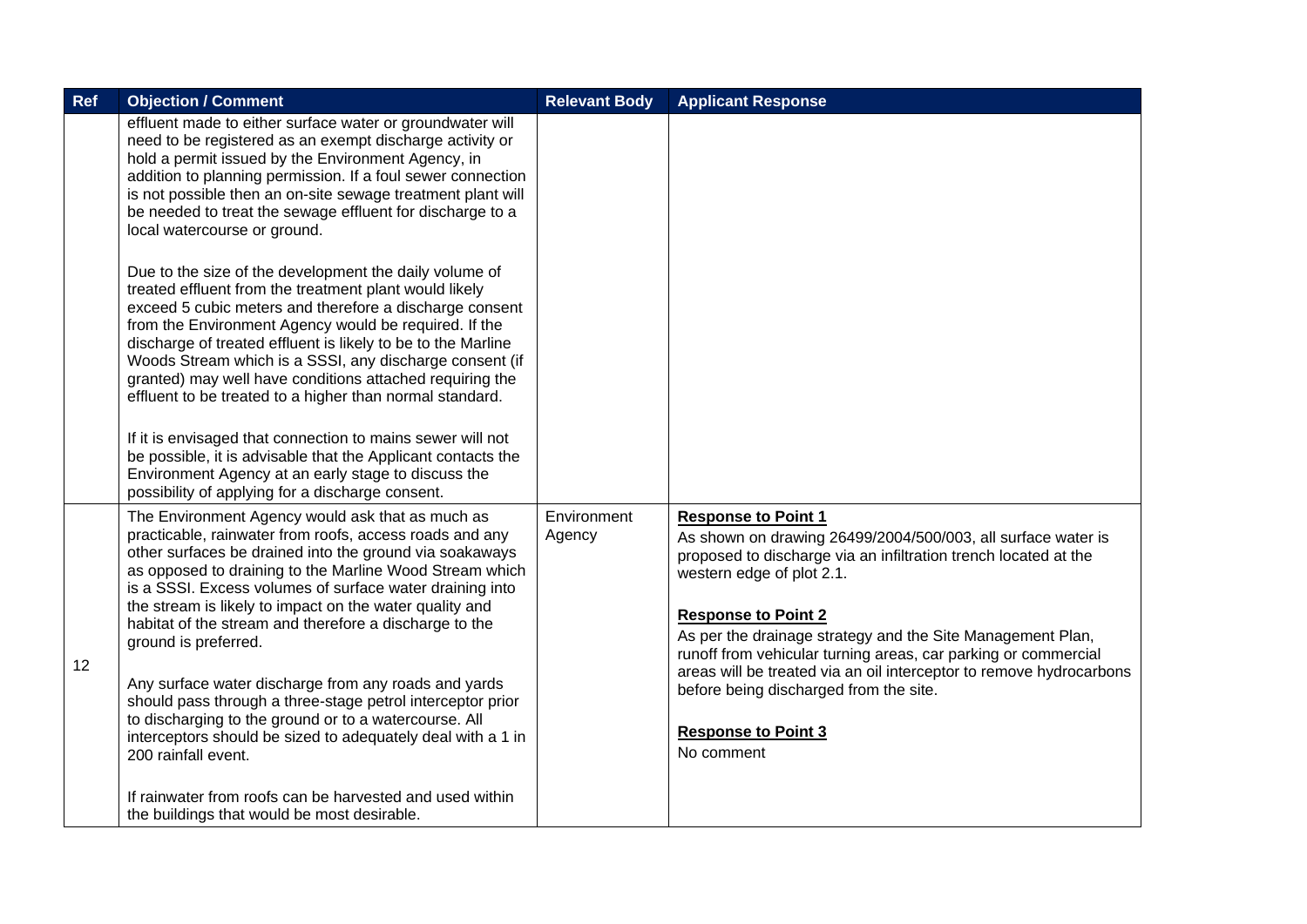| Ref | <b>Objection / Comment</b>                                                                                                                                                                                                                                                                                                                                                                                                                                                                                                                                                                                                                                                                                                                                                                                                                                                                                                                                                                                                                                                                                                                          | <b>Relevant Body</b>                                                                          | <b>Applicant Response</b>                                                                                                                                                                                                                                                                                                                                                                                                                                                                                                                                                                                                                                                                                                                                    |  |  |  |
|-----|-----------------------------------------------------------------------------------------------------------------------------------------------------------------------------------------------------------------------------------------------------------------------------------------------------------------------------------------------------------------------------------------------------------------------------------------------------------------------------------------------------------------------------------------------------------------------------------------------------------------------------------------------------------------------------------------------------------------------------------------------------------------------------------------------------------------------------------------------------------------------------------------------------------------------------------------------------------------------------------------------------------------------------------------------------------------------------------------------------------------------------------------------------|-----------------------------------------------------------------------------------------------|--------------------------------------------------------------------------------------------------------------------------------------------------------------------------------------------------------------------------------------------------------------------------------------------------------------------------------------------------------------------------------------------------------------------------------------------------------------------------------------------------------------------------------------------------------------------------------------------------------------------------------------------------------------------------------------------------------------------------------------------------------------|--|--|--|
|     | <b>Biodiversity Net Gain</b>                                                                                                                                                                                                                                                                                                                                                                                                                                                                                                                                                                                                                                                                                                                                                                                                                                                                                                                                                                                                                                                                                                                        |                                                                                               |                                                                                                                                                                                                                                                                                                                                                                                                                                                                                                                                                                                                                                                                                                                                                              |  |  |  |
| 13  | It is noted with considerable concern that the proposal<br>would lead to a 25% loss in biodiversity. It is advised that<br>this is unacceptable. Given this significant decrease in<br>biodiversity through development, it is advised that Plot<br>2.1 should be utilised to provide net gains.                                                                                                                                                                                                                                                                                                                                                                                                                                                                                                                                                                                                                                                                                                                                                                                                                                                    | Natural<br>England,<br><b>Sussex Wildlife</b><br>Trust, Petition<br>against<br>HS/FA/21/00327 | Plot 2.2. is no longer being developed and will be used to provide<br>additional ecological enhancement by improving the existing<br>grassland by a combination of over-sowing and sympathetic<br>meadow grassland management. This measure together with the<br>provision of wildlife friendly habitats such as enhancement of<br>woodland buffers, the creation of species-rich grassland, and<br>significant tree planting will improve the outcome for biodiversity<br>significantly and result in a very small decrease (-0.68%) in overall<br>terms using the Metric 3.0 calculator.<br>Please refer to the Biodiversity Net Gain letter submitted in<br>support of this letter which further explains the implications of the<br>removal of plot 2.2. |  |  |  |
| 14  | The ecology report for the site states that the project will<br>result a net 25% loss of biodiversity, with no suggestion<br>that this will be mitigated. This puts the project in breach<br>of para 170 (d) of the NPPF which states that 'Planning<br>policies and decisions should contribute to and enhance<br>the natural and local environment by minimising impacts<br>on and providing net gains for biodiversity, including by<br>establishing coherent ecological networks that are more<br>resilient to current and future pressures'.<br>Far from providing a net gain for biodiversity, this project<br>will result in a net loss - and it should be remembered that<br>the 25% loss noted is of the site as it stands now, where<br>clearance by SeaChange Sussex has already hugely<br>reduced the biodiversity of the site, which used to be<br>contiguous with the ancient woodland of Marline Woods.<br>To properly measure the overall loss of biodiversity, the<br>proposal should be measured against the site as it was<br>before development commenced - and that figure would<br>inevitably be significantly more than 25%. | Councillor Julia<br>Hilton                                                                    | The habitat baseline used is consistent with that reported in the<br>ES Chapter and the Technical Ecology Report. The use of a<br>hypothetical historic baseline for the BNG calculations that is<br>inconsistent with the wider assessment is not considered<br>appropriate.<br>Please also refer to the response reference 13 above.                                                                                                                                                                                                                                                                                                                                                                                                                       |  |  |  |
|     | <b>Ancient Woodland and Ancient or Veteran Trees</b>                                                                                                                                                                                                                                                                                                                                                                                                                                                                                                                                                                                                                                                                                                                                                                                                                                                                                                                                                                                                                                                                                                |                                                                                               |                                                                                                                                                                                                                                                                                                                                                                                                                                                                                                                                                                                                                                                                                                                                                              |  |  |  |
| 15  | Ancient woodland, ancient trees and veteran trees are<br>irreplaceable habitats. The NPPF provides robust policy                                                                                                                                                                                                                                                                                                                                                                                                                                                                                                                                                                                                                                                                                                                                                                                                                                                                                                                                                                                                                                    | Natural<br>England,                                                                           | Additional Arboricultural Surveys were undertaken on the west<br>side of the Ancient Woodland; adjacent to Plot 1.1, to establish                                                                                                                                                                                                                                                                                                                                                                                                                                                                                                                                                                                                                            |  |  |  |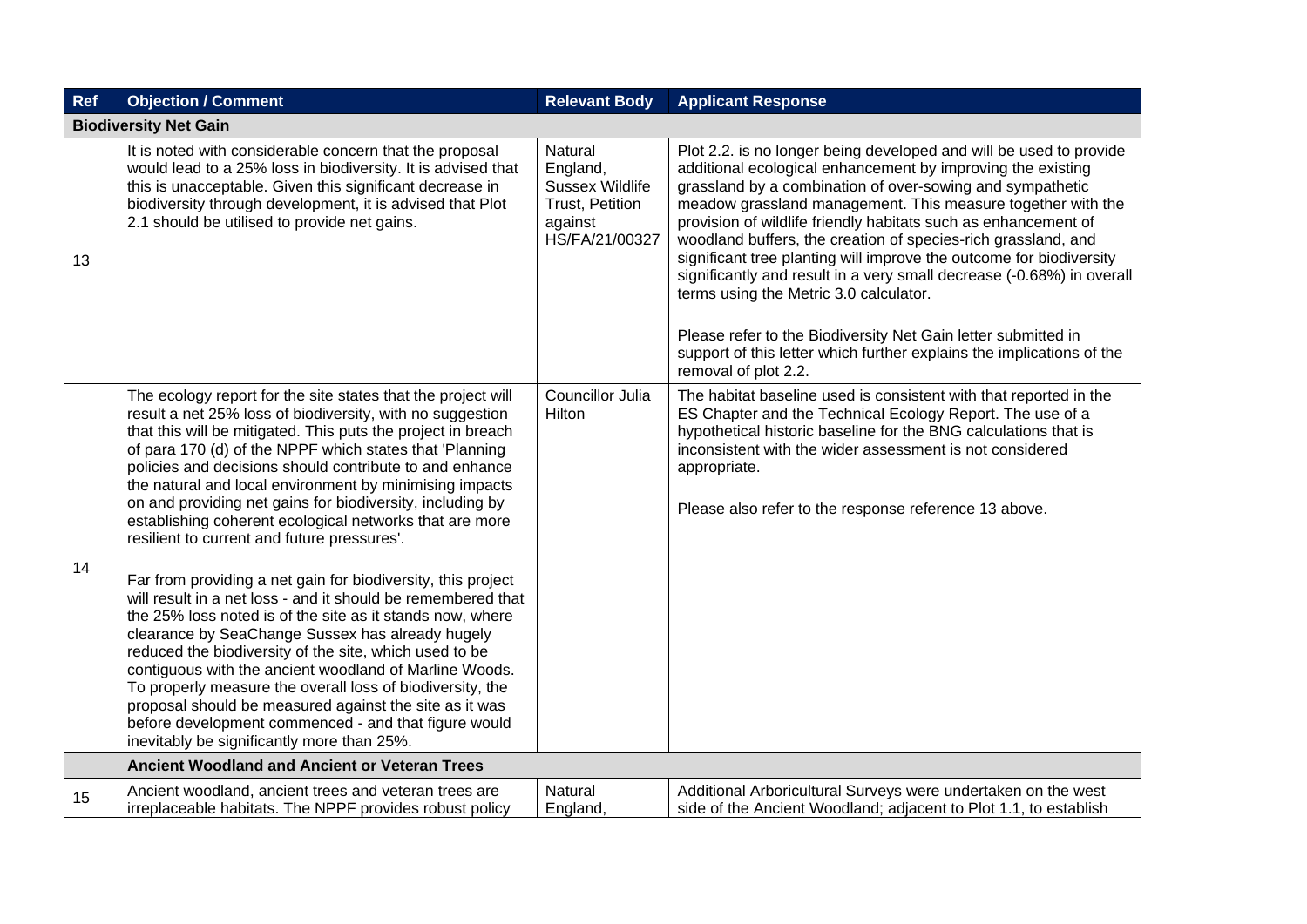| Ref | <b>Objection / Comment</b>                                                                                                                                                                                                                                                                                                                                                                                                                                                                                                                                                                                                                                          | <b>Relevant Body</b>                                    | <b>Applicant Response</b>                                                                                                                                                                                                                                                                                                                                                                                                                                                                                                                                                                                                                                                                                           |
|-----|---------------------------------------------------------------------------------------------------------------------------------------------------------------------------------------------------------------------------------------------------------------------------------------------------------------------------------------------------------------------------------------------------------------------------------------------------------------------------------------------------------------------------------------------------------------------------------------------------------------------------------------------------------------------|---------------------------------------------------------|---------------------------------------------------------------------------------------------------------------------------------------------------------------------------------------------------------------------------------------------------------------------------------------------------------------------------------------------------------------------------------------------------------------------------------------------------------------------------------------------------------------------------------------------------------------------------------------------------------------------------------------------------------------------------------------------------------------------|
|     | protection for this habitat; it is therefore of key importance<br>that this habitat is maintained and protected from<br>deterioration. Natural England and the Forestry<br>Commission have produced standing advice for planning<br>authorities in relation to ancient woodland and ancient and<br>veteran trees. It should be taken into account by planning<br>authorities when determining relevant planning<br>applications. This includes the need to provide a buffer of<br>at least 15 m around ancient woodland.                                                                                                                                            | <b>Sussex Wildlife</b><br>Trust, Forestry<br>Commission | the actual root protection areas of each of the relevant trees in<br>lieu of the generic 15m distance contained within Planning<br>Guidance. The Arboricultural Survey demonstrated that a buffer<br>zone of less than 15m is suitable to avoid any root damage to the<br>trees within the ancient woodland area and therefore<br>demonstrates that no harm is caused by the proposed<br>development                                                                                                                                                                                                                                                                                                                |
| 16  | There seems to be no assessment of the impacts of the<br>operational phase of the proposal on the ancient<br>woodland within the ES. Sussex Wildlife Trust are<br>particularly concerned about the direct impacts of<br>introducing hardstanding so close to the boundary and the<br>indirect impacts of increased pollution and disturbance.<br>There appears to be very little semi-natural habitat<br>buffering the ancient woodland and no mitigation or<br>compensation is proposed. It is also not clear what lighting<br>is proposed for these car parking spaces, but at the very<br>least headlights will shine directly into the ancient<br>woodland.     | <b>Sussex Wildlife</b><br><b>Trust</b>                  | As above, the Ancient Woodland will not be directly affected and<br>is enclosed within a deer fence that prevents access. In addition,<br>the PJC tree report confirmed adequate root protection and<br>standoff to ensure no trees would be indirectly or indirectly<br>impacted despite the buffer being less than the best practice 15m<br>standoff. A sensitive lighting strategy that keeps artificial lighting<br>to an absolute minimum and avoids directly lighting sensitive<br>boundaries is embedded in the lighting strategy document<br>prepared by Stantec. Traffic and headlights after-dark are unlikely<br>to be a significant issue as operations are likely to be only during<br>daylight hours. |
| 17  | Direct impact of development that could result in the loss<br>or deterioration of ancient woodland or ancient and<br>veteran trees include:<br>Damaging or destroying all or part of them;<br>$\bullet$<br>Damaging roots and understory;<br>$\bullet$<br>Damaging or compacting soil around the tree roots;<br>$\bullet$<br>Polluting the ground around them;<br>$\bullet$<br>Changing the water table or drainage of woodland<br>$\bullet$<br>or individual trees; and<br>Damaging archaeological features of heritage<br>$\bullet$<br>assets.<br>It is therefore essential that the ancient woodland<br>identified is considered appropriately to avoid impacts. | Forestry<br>Commission                                  | Please refer to response reference 15 and 16 above where it<br>further explains that direct impact on the Ancient Woodland is not<br>anticipated as a result of the Proposed Development.                                                                                                                                                                                                                                                                                                                                                                                                                                                                                                                           |
|     | <b>Habitat Connectivity</b>                                                                                                                                                                                                                                                                                                                                                                                                                                                                                                                                                                                                                                         |                                                         |                                                                                                                                                                                                                                                                                                                                                                                                                                                                                                                                                                                                                                                                                                                     |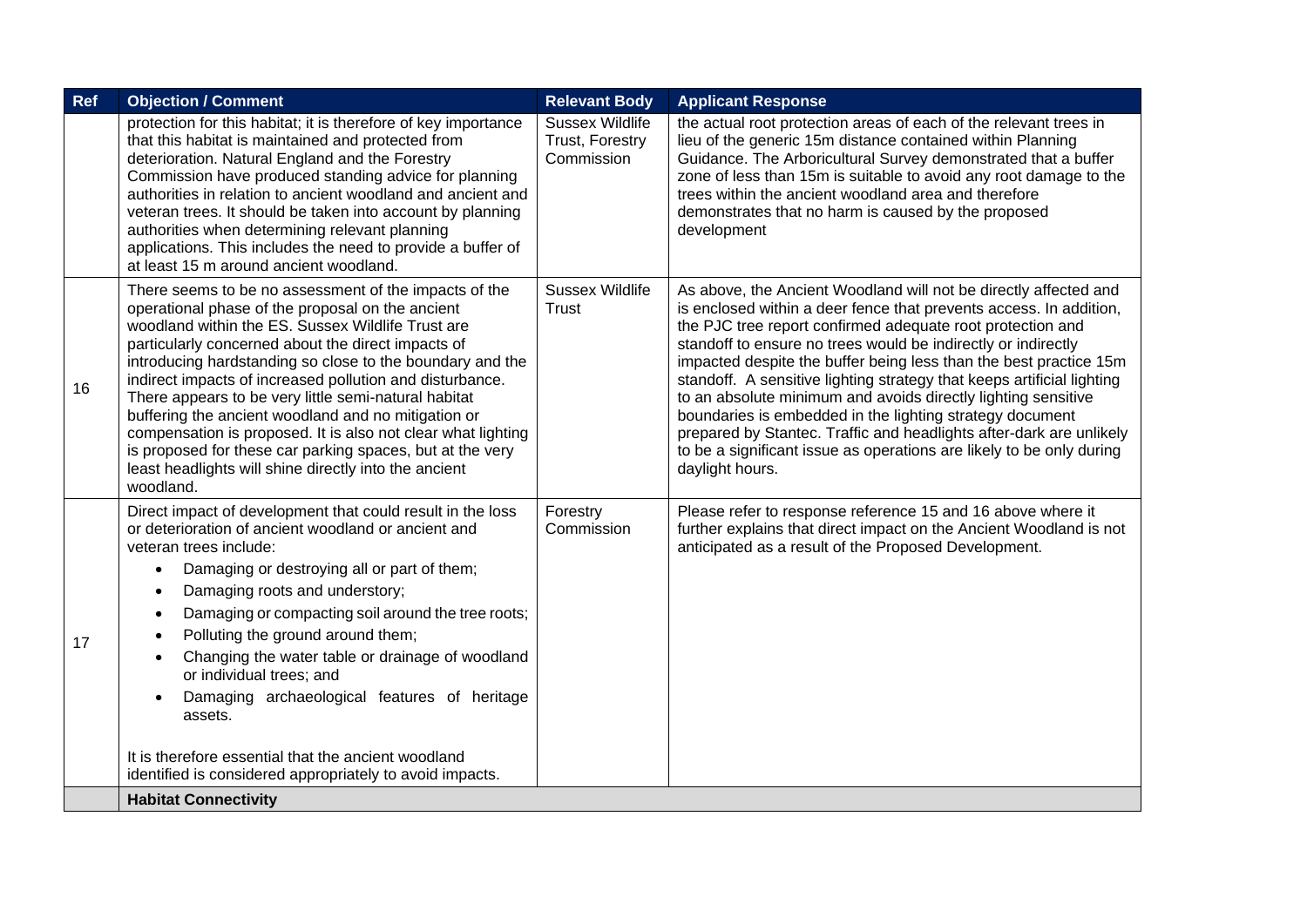| Ref | <b>Objection / Comment</b>                                                                                                                                                                                                                                                                                                                                                                                                                                                                                                                                                                                                                                                                                                                                                                                                                                                                                                                                                                                                                                                                                                                                                                                                              | <b>Relevant Body</b>                   | <b>Applicant Response</b>                                                                                                                                                                                                                                                                                                                                                                                                                                                                                                                                                                 |
|-----|-----------------------------------------------------------------------------------------------------------------------------------------------------------------------------------------------------------------------------------------------------------------------------------------------------------------------------------------------------------------------------------------------------------------------------------------------------------------------------------------------------------------------------------------------------------------------------------------------------------------------------------------------------------------------------------------------------------------------------------------------------------------------------------------------------------------------------------------------------------------------------------------------------------------------------------------------------------------------------------------------------------------------------------------------------------------------------------------------------------------------------------------------------------------------------------------------------------------------------------------|----------------------------------------|-------------------------------------------------------------------------------------------------------------------------------------------------------------------------------------------------------------------------------------------------------------------------------------------------------------------------------------------------------------------------------------------------------------------------------------------------------------------------------------------------------------------------------------------------------------------------------------------|
| 18  | Maintaining and enhancing habitat connectivity is of key<br>importance to allow species movement and provide<br>functioning habitats. Development in proximity is likely to<br>disturb foraging and movement, for example, the<br>introduction of lighting will impact bats. This should be<br>included in the report.                                                                                                                                                                                                                                                                                                                                                                                                                                                                                                                                                                                                                                                                                                                                                                                                                                                                                                                  | Natural England                        | No existing habitat corridors or connections will be lost or severed<br>due to the proposed development. Existing boundary woodland<br>edges will be strengthened through supplementary native tree<br>planting. Existing grassland in Plot 2.2 will be retained and<br>enhanced and new wildflower grassland will be created elsewhere<br>within the development area. Significant native tree planting will<br>all be undertaken. A sensitive lighting strategy that sets out the<br>approach to avoid / minimise impacts on nocturnal wildlife,<br>including bats, has been submitted. |
|     | <b>Bats</b>                                                                                                                                                                                                                                                                                                                                                                                                                                                                                                                                                                                                                                                                                                                                                                                                                                                                                                                                                                                                                                                                                                                                                                                                                             |                                        |                                                                                                                                                                                                                                                                                                                                                                                                                                                                                                                                                                                           |
| 19  | It is concerning that so little information is provided on<br>how bats currently use the site.<br>It appears that only one bat activity survey was carried out<br>since 2012, in October 2020. This is contrary to good<br>practice guidance which recommends one survey visit per<br>season (spring, summer, autumn), even for low suitability<br>habitat for bats. It is not believed that the ES conclusion of<br>'negligible significance' for impacts on bats can be relied<br>upon.<br>In particular, five bat species were recorded along the<br>boundary of ancient woodland adjacent to Plot 1.1 and<br>this is also where the occupied bat boxes were recorded.<br>However, the proposal includes minimal semi-natural<br>habitat along this edge and includes car parking spaces 5<br>metres from the roosting bats. It is not obvious how the<br>lighting scheme will avoid light spillage onto these areas.<br>The area of Plot 1.1 should be redesigned to allow a full<br>15 metre buffer to the ancient woodland and bat roosts.<br>Further information on how bats use the site should be<br>provided so that any impacts on commuting and feeding<br>areas can be avoided and mitigated.<br><b>Highways/Transport</b> | <b>Sussex Wildlife</b><br><b>Trust</b> | All habitats of higher relative value for bats, including<br>woodland/scrub edges, and individual trees, will be unaffected by<br>the development and therefore significant impacts on bats due to<br>habitat loss are considered very unlikely. The removal and<br>enhancement of Plot 2.2, which adjoins SSSI woodland, is likely<br>to benefit foraging bats overall.<br>Enhanced woodland boundaries will be unlit after-dark, where<br>possible, as part of the Lighting Strategy.                                                                                                   |
|     |                                                                                                                                                                                                                                                                                                                                                                                                                                                                                                                                                                                                                                                                                                                                                                                                                                                                                                                                                                                                                                                                                                                                                                                                                                         |                                        |                                                                                                                                                                                                                                                                                                                                                                                                                                                                                                                                                                                           |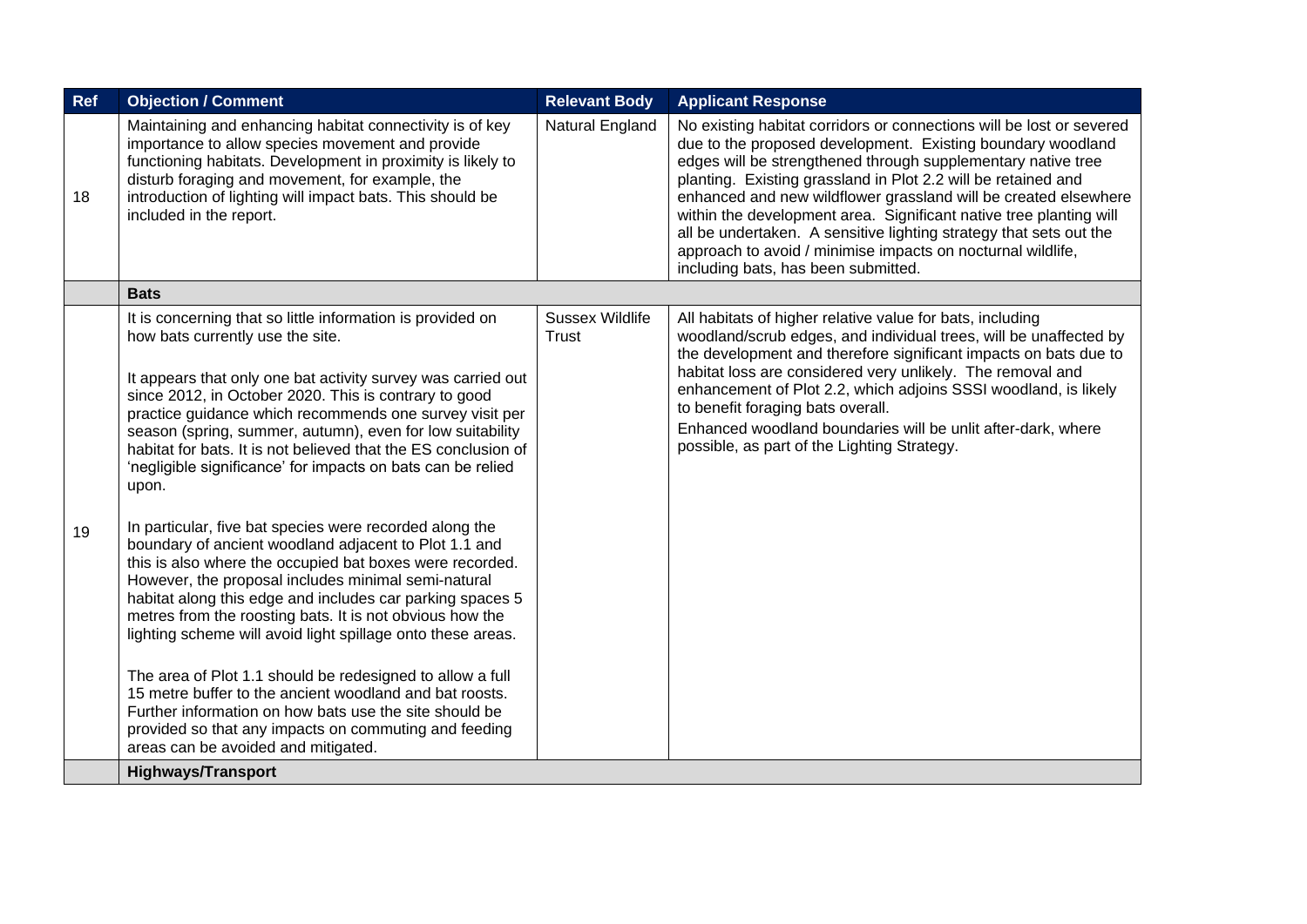| Ref | <b>Objection / Comment</b>                                                                                                                                                                                                                                                                                                                                                                                                                                                                                                                                                                                                                                                                                                                                                                                                                                                                            | <b>Relevant Body</b>                        | <b>Applicant Response</b>                                                                                                                                                                                                                                                                                                                                                                                                                                                                                                                                                                                                                                                                                                                                                                                                                                        |
|-----|-------------------------------------------------------------------------------------------------------------------------------------------------------------------------------------------------------------------------------------------------------------------------------------------------------------------------------------------------------------------------------------------------------------------------------------------------------------------------------------------------------------------------------------------------------------------------------------------------------------------------------------------------------------------------------------------------------------------------------------------------------------------------------------------------------------------------------------------------------------------------------------------------------|---------------------------------------------|------------------------------------------------------------------------------------------------------------------------------------------------------------------------------------------------------------------------------------------------------------------------------------------------------------------------------------------------------------------------------------------------------------------------------------------------------------------------------------------------------------------------------------------------------------------------------------------------------------------------------------------------------------------------------------------------------------------------------------------------------------------------------------------------------------------------------------------------------------------|
| 20  | This proposal requires further information regarding the<br>red site boundary and to fulfil the requirements of this<br>authority to promote sustainable travel options at this site:<br>Proposed development proposed on highway land<br>$\bullet$<br>that has not been stopped up (blocks D and E);<br>Cycle parking provision with changing/showering<br>$\bullet$<br>facilities (either shared or per unit);<br>Travel Plan for each employment unit for a period<br>$\bullet$<br>of 5 years, phased to correspond to their respective<br>occupancy. Sustainable transport incentives are<br>required to be supported with appropriate<br>measures such as bus taster tickets for 3 months<br>(with further 6-month discount ticket), cycle<br>vouchers and cycle facilities on site (secure<br>parking and showering area); and<br>Tracking detail for the car transporter on plan<br>P2A.01 P3. | East Sussex<br><b>County Council</b>        | The proposed development incorporates highway land over which<br>Sea Change Sussex hold an option. Under the terms of this<br>option ESCC have the obligation to assist and support in the<br>stopping up of the highway land used in this scheme to allow it to<br>be transferred to Sea Change Sussex. Sea Change Sussex<br>served notice on ESCC regarding the option in 2020.                                                                                                                                                                                                                                                                                                                                                                                                                                                                                |
| 21  | The off-site contributions to support development at this<br>site, to be secured through S106 and S278 agreements<br>are:<br>Bus service contribution to enhance service<br>$\bullet$<br>provision and infrastructure on Napier Rd to<br>provide suitable located provision on part of the<br>route closest to the site. £40k per annum for 3<br>years and 2 bus stops are required. Each bus stop<br>will require accessible features including hard<br>standing, bus shelter, seating, raised kerb, RTPI<br>and clearway protection;<br>Upgrade of public footpath from Queensway to<br>$\bullet$<br>Napier Rd; and<br>Travel Plan and Travel Plan Audit fee of £6k.<br>$\bullet$                                                                                                                                                                                                                   | East Sussex<br><b>County Council</b>        | 1. ESCC has confirmed that the requirement for RTPI is no<br>longer needed.<br>2. The requirement for bus stops and shelters in Napier Road<br>seems slightly illogical as bus services and stops did run along<br>Napier Road in the past but were withdrawn sometime<br>between 2012 and 2017. However, it has been agreed new<br>bus shelters will be provided at the two stops in Castleham<br>Road.<br>3. The is no longer a service that runs along Napier Road.<br>Therefore, ESCC has confirmed a contribution is not required.<br>4. The surface of the existing path is reasonable being of a type<br>1 consistency. However, there appears to have been no<br>maintenance of the path over a number of years which<br>suggest the path is not used. We suggest that the overgrown<br>trees and hedges are cut back to make this PROW useable<br>again |
| 22  | Access and access road - this is approved and has been<br>constructed to an appropriate standard for<br>accommodating the allocated uses. Furthermore, the                                                                                                                                                                                                                                                                                                                                                                                                                                                                                                                                                                                                                                                                                                                                            | <b>East Sussex</b><br><b>County Council</b> | The tracking details for the 'Car Transporter' have already been<br>produced (and approved) for the earlier Car Showroom Planning                                                                                                                                                                                                                                                                                                                                                                                                                                                                                                                                                                                                                                                                                                                                |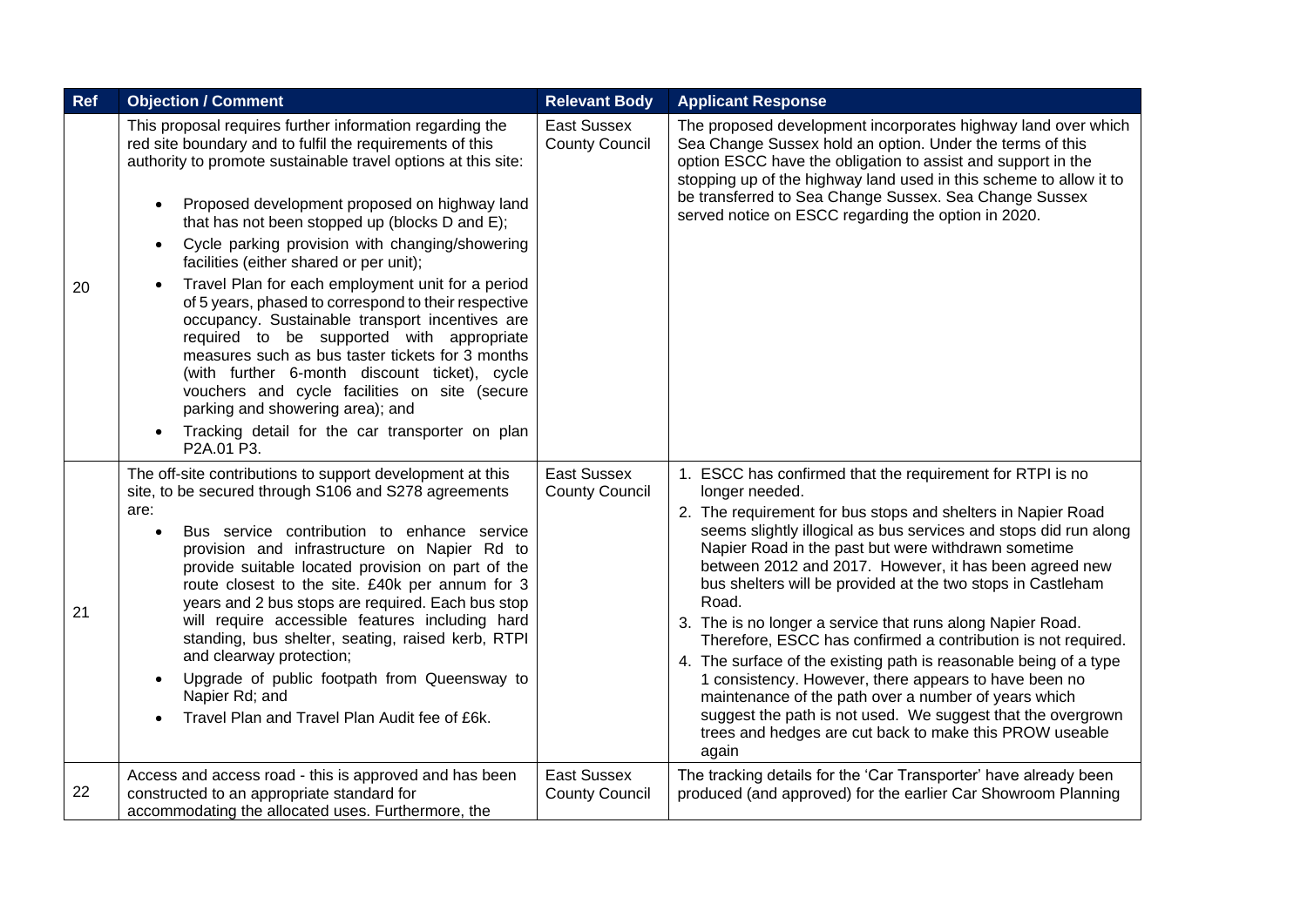| Ref | <b>Objection / Comment</b>                                                                                                                                                                                                                                                                                                                                                                                                                       | <b>Relevant Body</b>                 | <b>Applicant Response</b>                                                                                                                                            |
|-----|--------------------------------------------------------------------------------------------------------------------------------------------------------------------------------------------------------------------------------------------------------------------------------------------------------------------------------------------------------------------------------------------------------------------------------------------------|--------------------------------------|----------------------------------------------------------------------------------------------------------------------------------------------------------------------|
|     | applications for car sales uses have within their<br>application demonstrated the accommodation for<br>manoeuvring a car transporter, which would be required<br>within this application proposal to ensure that the internal<br>layout incorporating the other uses do not compromise<br>this provision. Tracking of an articulated vehicle is shown<br>on the Block Plan but the size vehicle is not specified.<br>This requires confirmation. |                                      | Applications. We have produced tracking covering the roads<br>specific to this application.                                                                          |
|     | Parking provision - car parking is proposed at 1 space per<br>42m2 of gross floor area (gfa) which is applicable to the<br>proposed uses that are B class related. For the 4500m2<br>gfa the quantum of parking is accepted at 107 spaces. EV<br>charging provision should be provided for each block (8)<br>charging stations).                                                                                                                 | East Sussex<br><b>County Council</b> | ESCC seem to accept the proposed level of parking and just want<br>the parking provided to be flexible between units. This is<br>considered acceptable in principle. |
|     | Loading provision $-$ for blocks A, B and C there is a<br>turning head area for the longer vehicles, but no<br>dedicated loading area marked or turning shown within<br>the parking areas (blocks A and B). It is noted that the<br>distribution of vehicle parking spaces does not necessarily<br>correspond to the accommodation of the blocks.                                                                                                |                                      |                                                                                                                                                                      |
| 23  | Blocks A, B & C 2300sqm GIA - based on 1 space per 42<br>square metres (sqm), 54 spaces are required - 57 are<br>proposed and this level is accepted.                                                                                                                                                                                                                                                                                            |                                      |                                                                                                                                                                      |
|     | Blocks D & E 1710sqm GIA - based on 1 space per 42<br>sqm, 41 spaces are required - 34 are proposed and this<br>level provided is a shortfall of 7 spaces.                                                                                                                                                                                                                                                                                       |                                      |                                                                                                                                                                      |
|     | Block F 490 sqm GIA - based on 1 space per 42 sqm, 11<br>spaces are required -16 are proposed and this level<br>exceeds the standard and provides opportunity for 5<br>spaces to be shared with blocks D and E.                                                                                                                                                                                                                                  |                                      |                                                                                                                                                                      |
|     | Block G and H - car showroom parking has been<br>determined at the earlier application decisions and have                                                                                                                                                                                                                                                                                                                                        |                                      |                                                                                                                                                                      |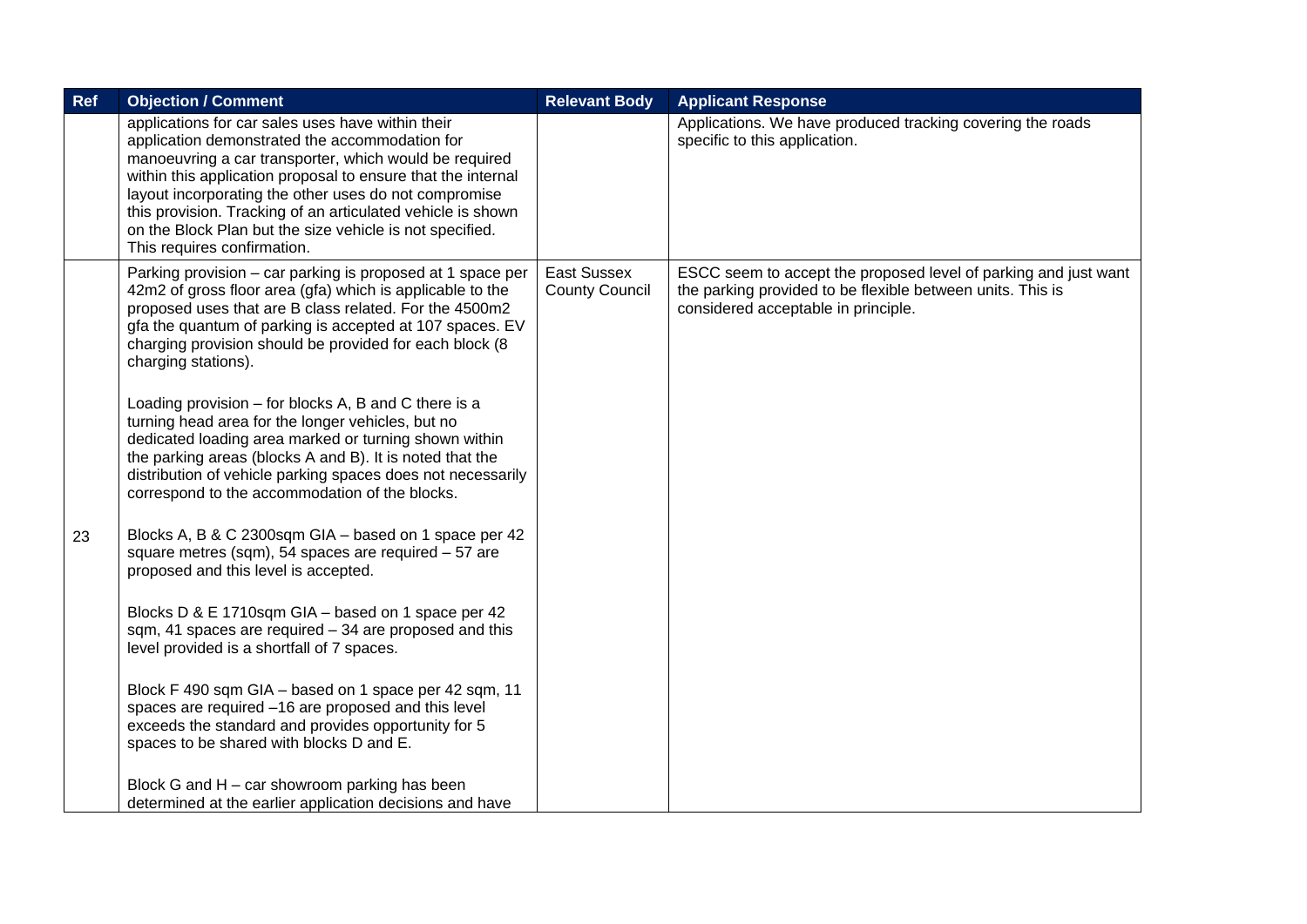| <b>Ref</b> | <b>Objection / Comment</b>                                                                                                                                                                                                                                                                                                                                                                                                                        | <b>Relevant Body</b>                        | <b>Applicant Response</b>                                                                                                                                                                                                                                                                                                                                                                                                                                                                                                                                                                                      |
|------------|---------------------------------------------------------------------------------------------------------------------------------------------------------------------------------------------------------------------------------------------------------------------------------------------------------------------------------------------------------------------------------------------------------------------------------------------------|---------------------------------------------|----------------------------------------------------------------------------------------------------------------------------------------------------------------------------------------------------------------------------------------------------------------------------------------------------------------------------------------------------------------------------------------------------------------------------------------------------------------------------------------------------------------------------------------------------------------------------------------------------------------|
|            | been accepted and are applicable to the parking standard<br>being applied to the remainder of the blocks proposed.                                                                                                                                                                                                                                                                                                                                |                                             |                                                                                                                                                                                                                                                                                                                                                                                                                                                                                                                                                                                                                |
|            | Parking in this proposed industrial estate should be<br>flexible to prevent parking form overspilling onto the estate<br>road.                                                                                                                                                                                                                                                                                                                    |                                             |                                                                                                                                                                                                                                                                                                                                                                                                                                                                                                                                                                                                                |
| 24         | Cycle parking is referred to in the Transport Assessment,<br>paragraph 6.11 refers to cycle stores being provided for<br>dwellings which is an error. The parking accommodation<br>for cycles is not shown and needs to be provided either for<br>each unit or within a shared area which should be<br>supplemented with showering/changing area.                                                                                                 | <b>East Sussex</b><br><b>County Council</b> | As we are only showing 'shells' of buildings for the Proposed<br>Development, we can only really confirm that the future fit-out will<br>contain the necessary changing/shower facilities for use by<br>cyclists. Each building will contain space for bicycle storage                                                                                                                                                                                                                                                                                                                                         |
| 25         | A travel plan is a requirement for development of this<br>scale. The applicant's attention is drawn to the ESCC<br>policy for Travel plans found using this link:<br>Microsoft Word - 20.02.17 TP guidance approved<br>(eastsussex.gov.uk).                                                                                                                                                                                                       | East Sussex<br><b>County Council</b>        | Noted and subject to condition for each unit.                                                                                                                                                                                                                                                                                                                                                                                                                                                                                                                                                                  |
| 26         | The proposed development is in a highly unsustainable<br>location, on a busy road with no pavement to the north, a<br>short stretch of pavement to the south, and no nearby<br>public transport. This will add more traffic to an already<br>congested Queensway. The number of vacant business<br>premises in Hastings town centre and in surrounding<br>business parks, render this an unnecessary development<br>which should not be approved. | Crowhurst<br>Parish Council                 | Further information on the effects of the Proposed Development<br>on traffic is provided within the Transport Assessment. The<br>Transport Assessment concluded that there would be no severe<br>transport impacts arising, or other impacts that require mitigation.<br>The site proposals would be served by a priority junction with right<br>turn lane on Queensway,<br>designed to accommodate the higher number of vehicle trips<br>associated with planning permission<br>HS/FA/12/00802 for nearly 14000m <sup>2</sup> GFA of B class use. Car<br>parking on-site is consistent with ESCC<br>guidance. |
|            | <b>Light Pollution</b>                                                                                                                                                                                                                                                                                                                                                                                                                            |                                             |                                                                                                                                                                                                                                                                                                                                                                                                                                                                                                                                                                                                                |
| 27         | There is already significant light pollution from Sussex<br>Exchange depleting dark skies over Crowhurst from the<br>East. The proposed development will further deplete dark<br>skies. Residents of Crowhurst and Hastings who live close<br>to the site will be adversely affected.                                                                                                                                                             | Crowhurst<br>Parish Council                 | A lighting strategy has been prepared and submitted with the<br>planning application. The implementation of mitigation measures<br>set-out in the lighting strategy will reduce upward light to within<br>guideline levels established by the Institution of Lighting<br>Professionals. This will minimise the impact of any upward light on<br>the dark skies experienced by residents at Crowhurst and<br>Hastings. The mitigation measures will be secured to the planning                                                                                                                                  |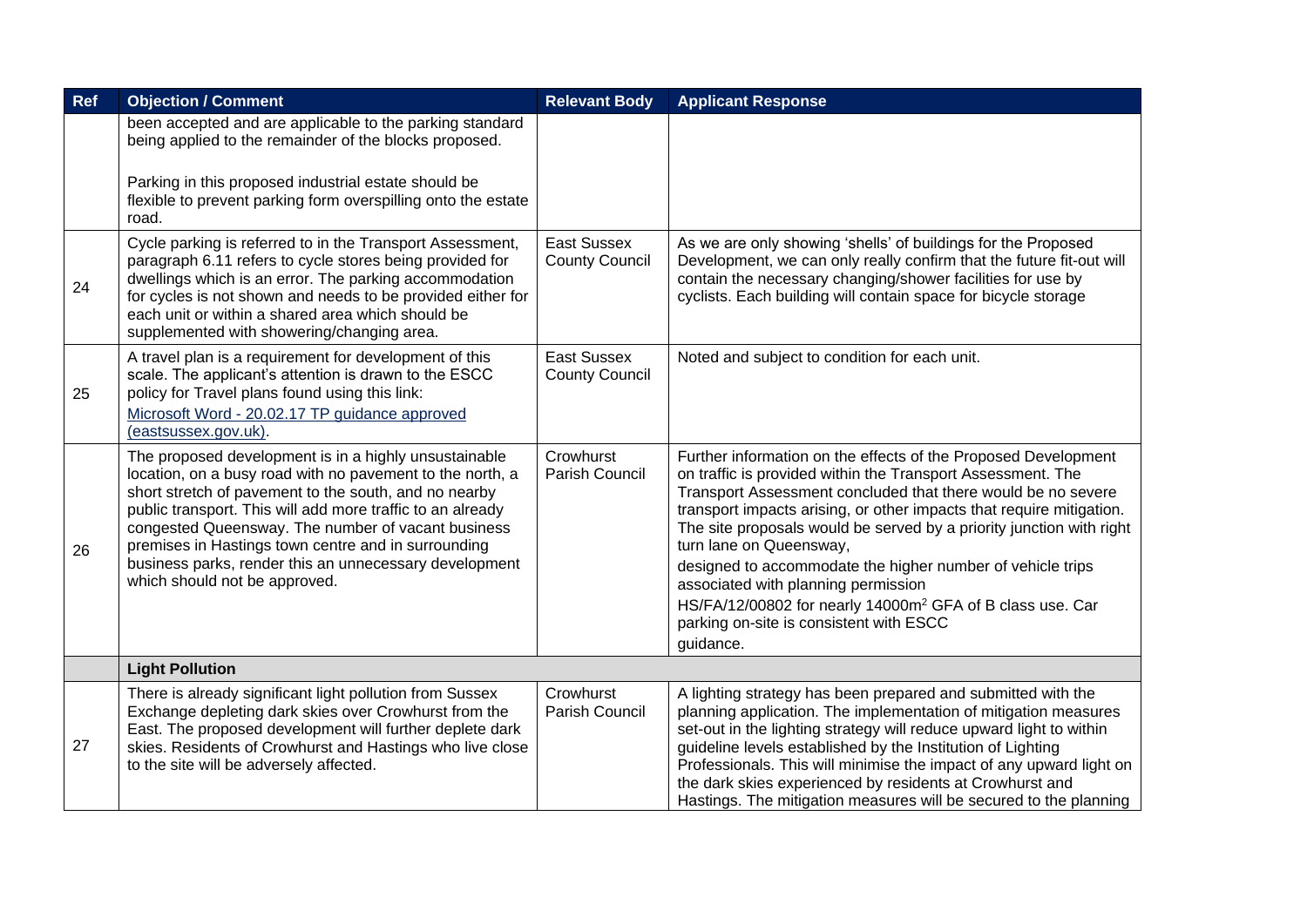| <b>Objection / Comment</b>                                                                                                                                                                                                                                                                                                                                                                                                                                                                                                                                                                                                                                                                                                                                                                                                                                                                                                                                                                                                                                                                                                                                                                                                                                                                                                                                                                                                                                                                                                                                                                                                  | <b>Relevant Body</b>                       | <b>Applicant Response</b>                                                                                                                                                                                                                                                                                                                                                                                                                                                                                                                                                                                                                                                                                                                                                                                                                                                                                                                                                                                                                                                                                                                                                                                                                                                                                                                                                                                                                                                                                                                                                                                                                                                                                                                                                                                                                                                                                                                                                                                                                                                                                        |
|-----------------------------------------------------------------------------------------------------------------------------------------------------------------------------------------------------------------------------------------------------------------------------------------------------------------------------------------------------------------------------------------------------------------------------------------------------------------------------------------------------------------------------------------------------------------------------------------------------------------------------------------------------------------------------------------------------------------------------------------------------------------------------------------------------------------------------------------------------------------------------------------------------------------------------------------------------------------------------------------------------------------------------------------------------------------------------------------------------------------------------------------------------------------------------------------------------------------------------------------------------------------------------------------------------------------------------------------------------------------------------------------------------------------------------------------------------------------------------------------------------------------------------------------------------------------------------------------------------------------------------|--------------------------------------------|------------------------------------------------------------------------------------------------------------------------------------------------------------------------------------------------------------------------------------------------------------------------------------------------------------------------------------------------------------------------------------------------------------------------------------------------------------------------------------------------------------------------------------------------------------------------------------------------------------------------------------------------------------------------------------------------------------------------------------------------------------------------------------------------------------------------------------------------------------------------------------------------------------------------------------------------------------------------------------------------------------------------------------------------------------------------------------------------------------------------------------------------------------------------------------------------------------------------------------------------------------------------------------------------------------------------------------------------------------------------------------------------------------------------------------------------------------------------------------------------------------------------------------------------------------------------------------------------------------------------------------------------------------------------------------------------------------------------------------------------------------------------------------------------------------------------------------------------------------------------------------------------------------------------------------------------------------------------------------------------------------------------------------------------------------------------------------------------------------------|
|                                                                                                                                                                                                                                                                                                                                                                                                                                                                                                                                                                                                                                                                                                                                                                                                                                                                                                                                                                                                                                                                                                                                                                                                                                                                                                                                                                                                                                                                                                                                                                                                                             |                                            | permission by way of a planning condition to ensure they are<br>delivered as part of the Proposed Development.                                                                                                                                                                                                                                                                                                                                                                                                                                                                                                                                                                                                                                                                                                                                                                                                                                                                                                                                                                                                                                                                                                                                                                                                                                                                                                                                                                                                                                                                                                                                                                                                                                                                                                                                                                                                                                                                                                                                                                                                   |
| <b>Receptor Identification and Sensitivity</b>                                                                                                                                                                                                                                                                                                                                                                                                                                                                                                                                                                                                                                                                                                                                                                                                                                                                                                                                                                                                                                                                                                                                                                                                                                                                                                                                                                                                                                                                                                                                                                              |                                            |                                                                                                                                                                                                                                                                                                                                                                                                                                                                                                                                                                                                                                                                                                                                                                                                                                                                                                                                                                                                                                                                                                                                                                                                                                                                                                                                                                                                                                                                                                                                                                                                                                                                                                                                                                                                                                                                                                                                                                                                                                                                                                                  |
| Natural England advise the receptor sensitivity tables<br>included in the report (for example table 8.9) have<br>underestimated the impact of the scheme. These are key<br>components of assessing the magnitude of impact and the<br>need for mitigation. It is noted for example that for surface<br>water Marline Stream and Ghyls has been attributed a<br>medium sensitivity. Given that these contain interest<br>features of a nationally important wildlife site, which relies<br>on the water quality and quantity arising from the<br>application site, the sensitivity of this receptor should be<br>high.<br>Of further note is that the table labels groundwater as<br>unproductive strata. The variation in permeability of the<br>geology of this site has been clearly documented for<br>example:<br>8.4.23 Given the variable permeability of the underlying<br>strata, it is likely that surface water infiltration rates vary<br>across the Site. In areas where near surface sandy<br>horizons are present, surface water infiltration would be<br>expected to be relatively rapid. And further;<br>It is considered likely that surface water runoff follows the<br>topography of the Site falling towards the low ground and<br>the Marline Stream to the northwest<br>Therefore the term unproductive does not reflect this.<br>Furthermore, the sensitivity is very unclear and is<br>assessed as Negligible increased to Medium due to<br>connectivity with Surface Water. Again, the risk of impact<br>to the SSSI should be reflected.<br>Similarly, for Ecological Systems, the significance of | Natural England                            | Surface Water<br>In the Ground Conditions chapter, the sensitivity of surface water<br>is determined through use of the Water Framework Directive<br>status of a particular water body. and assigned a Medium<br>sensitivity for assessing surface water in this chapter. Ecological<br>systems are considered and assessed as a separate receptor.<br>Guidance suggests that surface water receptors should be<br>classified as high sensitivity if they are in a Source Protection<br>Zone, or a principal aquifer. As the site does not fall under any of<br>these classifications, it does not seem reasonable to classify the<br>sensitivity of this receptor as "high"<br>As stated in the FRA, the majority of the site lies on unproductive<br>strata consisting of the Wadhurst Clay Member (NRA, 1994), and<br>the soils overlying the strata have no leeching potential.<br>The mitigation measures put in place during construction and<br>during the operation of the phase, as described in the Site Wide<br>Management plan and CEMP aim to reduce any potential risks to<br>a negligible level, such that the sensitivity of the surface water<br>receptors (which may be disputed) will not be adversely impacted<br>Groundwater<br>The chapter has assessed the groundwater as a receptor of<br>Negligible sensitivity on the basis that the site has been shown to<br>have Wadhurst Clay - Mudstone at the surface. This stratum<br>defined by the Environment Agency as Unproductive. It should be<br>noted that if the Wadhurst Clay - Sandstone which is defined as a<br>Secondary A aquifer had been used instead the sensitivity<br>assigned would be Medium and this would still have only resulted<br>in presenting a Minor adverse effect during the construction phase<br>even with the worst-case assumption that there could be an<br>impact (assigned Low) rather than the Negligible which could be<br>considered appropriate with the embedded mitigation measures<br>proposed. The effect even with the higher sensitivity and worst-<br>case impact is still not significant. |
|                                                                                                                                                                                                                                                                                                                                                                                                                                                                                                                                                                                                                                                                                                                                                                                                                                                                                                                                                                                                                                                                                                                                                                                                                                                                                                                                                                                                                                                                                                                                                                                                                             | Marline Valley SSSI is recorded as medium. |                                                                                                                                                                                                                                                                                                                                                                                                                                                                                                                                                                                                                                                                                                                                                                                                                                                                                                                                                                                                                                                                                                                                                                                                                                                                                                                                                                                                                                                                                                                                                                                                                                                                                                                                                                                                                                                                                                                                                                                                                                                                                                                  |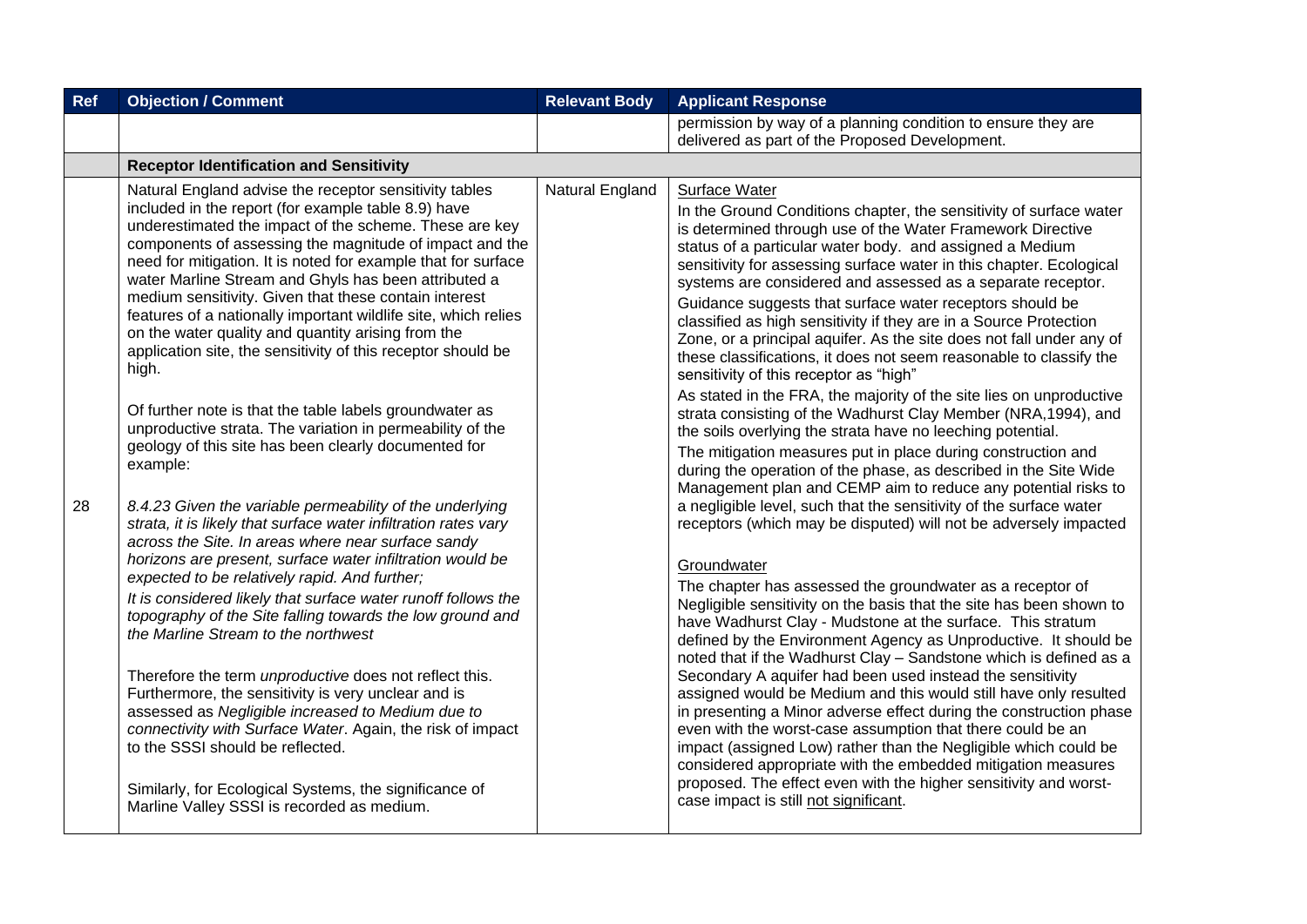| Ref | <b>Objection / Comment</b>                                                                                                                                                                                                                                                                         | <b>Relevant Body</b> | <b>Applicant Response</b>                                                                                                                                                                                                                                                                                                                                                                                                                                                                                                                                                                                                                                                                                      |
|-----|----------------------------------------------------------------------------------------------------------------------------------------------------------------------------------------------------------------------------------------------------------------------------------------------------|----------------------|----------------------------------------------------------------------------------------------------------------------------------------------------------------------------------------------------------------------------------------------------------------------------------------------------------------------------------------------------------------------------------------------------------------------------------------------------------------------------------------------------------------------------------------------------------------------------------------------------------------------------------------------------------------------------------------------------------------|
|     | If the importance of habitats and species are inaccurately<br>reported any associated assessment of significance of<br>impact, level of mitigation required, and residual impacts<br>will also be underestimated. It is therefore of critical<br>importance that affected receptors are accurately |                      | <b>Groundwater and Ecology</b><br>Whilst it is recognised that groundwater is a pathway to the SSSI<br>to avoid duplicating assessment groundwater is assessed as a<br>resource in its own right and ecological systems considered and<br>assessed separately.                                                                                                                                                                                                                                                                                                                                                                                                                                                 |
|     | represented in this assessment. Natural England reiterate<br>that this area supports nationally important habitats. The<br>significance and magnitude of impact of the scheme both<br>directly and indirectly must be afforded appropriate<br>regard.                                              |                      | Ecology<br>For the Ground Conditions chapter, the sensitivity (also termed<br>significance (value) in Table 8.13 in the summary of residual<br>effects) of ecological receptors is determined by its importance<br>with internationally designated sites are given a high sensitivity,<br>nationally designated sites are given a medium sensitivity and site<br>with a local designation are assigned as low sensitivity. If a SSSI<br>was given a sensitivity of high this would have to be grouped with<br>sites of international importance which is not considered to be an<br>appropriate representation of the importance/value of ecological<br>designated sites in the context of land contamination. |
|     |                                                                                                                                                                                                                                                                                                    |                      | The chapter sets out the criteria to be used and accurately reports<br>and assesses on that basis. This is consistent with the approach<br>given in 'Guidelines for Ecological Impact Assessment in the UK<br>and Ireland' published by CIEEM (2019), which states that the<br>importance of an ecological feature should be considered within a<br>defined geographical context.                                                                                                                                                                                                                                                                                                                              |
|     |                                                                                                                                                                                                                                                                                                    |                      | We also highlight that receptors are very unlikely to be affected<br>during the construction or operational phases of this development<br>based on the following:                                                                                                                                                                                                                                                                                                                                                                                                                                                                                                                                              |
|     |                                                                                                                                                                                                                                                                                                    |                      | Potential sources of contamination have not been identified and<br>no contamination has been identified within the near surface<br>soils.                                                                                                                                                                                                                                                                                                                                                                                                                                                                                                                                                                      |
|     |                                                                                                                                                                                                                                                                                                    |                      | The development contains mitigation measures to minimise the<br>$\bullet$<br>potential for generation of contamination from spills etc                                                                                                                                                                                                                                                                                                                                                                                                                                                                                                                                                                         |
|     |                                                                                                                                                                                                                                                                                                    |                      | A pathway from the surface to the Sandstone has not been<br>identified (the Mudstone layer is not fully penetrated, and the<br>foundations do not interact with the groundwater within the<br>sandstone and there is no interaction with the Sandstone layer,                                                                                                                                                                                                                                                                                                                                                                                                                                                  |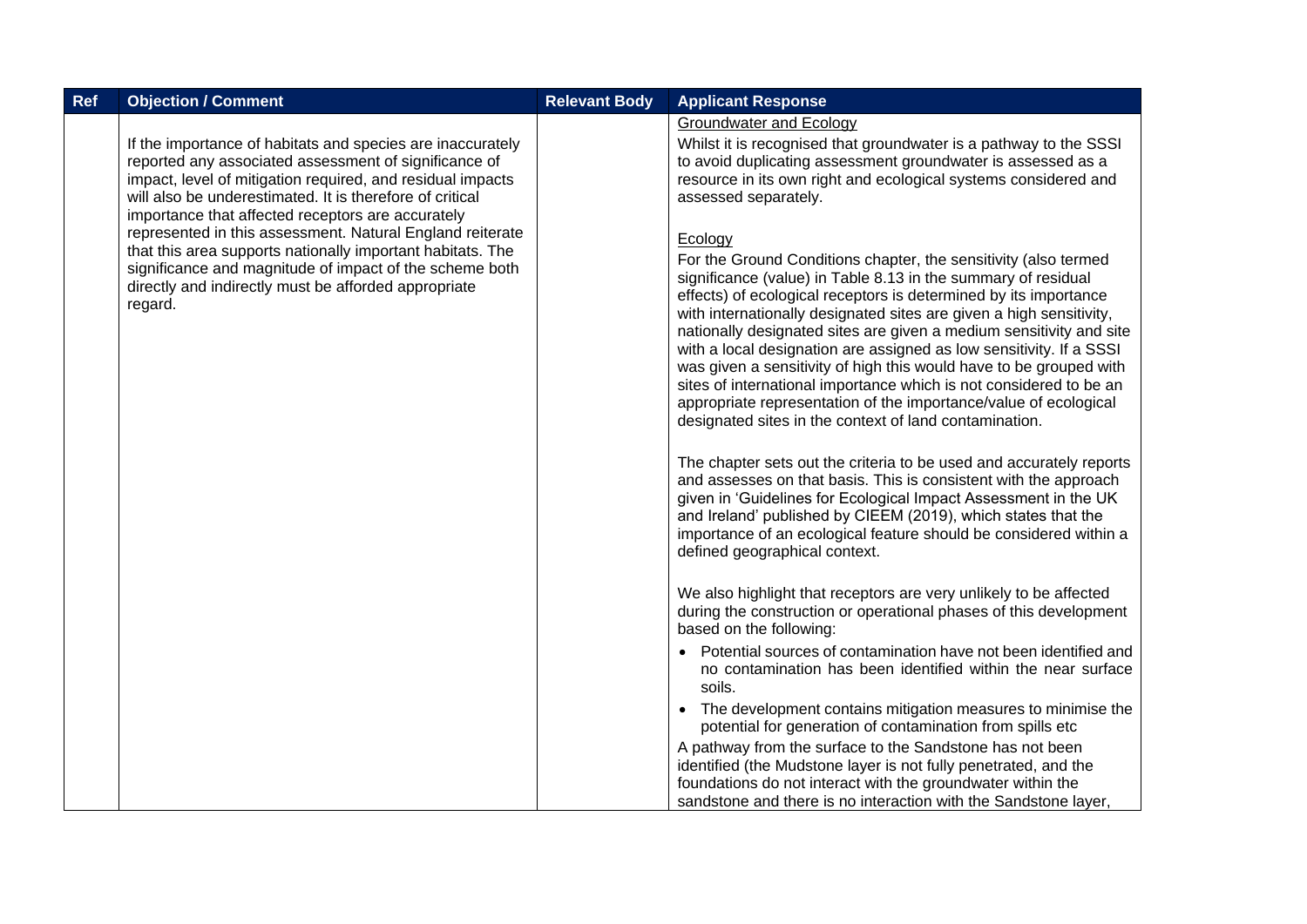| Ref | <b>Objection / Comment</b>                                                                                                                                                                                                                                                                                                                                                                                                                                                                                                                                                                                                                                                                                                                                                                                                                                                                                                                              | <b>Relevant Body</b>       | <b>Applicant Response</b>                                                                                                                                                                                                                                                                                                                                                                                              |
|-----|---------------------------------------------------------------------------------------------------------------------------------------------------------------------------------------------------------------------------------------------------------------------------------------------------------------------------------------------------------------------------------------------------------------------------------------------------------------------------------------------------------------------------------------------------------------------------------------------------------------------------------------------------------------------------------------------------------------------------------------------------------------------------------------------------------------------------------------------------------------------------------------------------------------------------------------------------------|----------------------------|------------------------------------------------------------------------------------------------------------------------------------------------------------------------------------------------------------------------------------------------------------------------------------------------------------------------------------------------------------------------------------------------------------------------|
|     |                                                                                                                                                                                                                                                                                                                                                                                                                                                                                                                                                                                                                                                                                                                                                                                                                                                                                                                                                         |                            | the majority of the site is also covered in hardstanding effectively<br>capping the site)                                                                                                                                                                                                                                                                                                                              |
|     | <b>Cumulative Impacts</b>                                                                                                                                                                                                                                                                                                                                                                                                                                                                                                                                                                                                                                                                                                                                                                                                                                                                                                                               |                            |                                                                                                                                                                                                                                                                                                                                                                                                                        |
| 29  | It has been advised that the cumulative impacts of the<br>scheme should be included in the EIA and that this<br>assessment should include the previous development at<br>Queensway South. This is because as the site continues<br>to be developed, a greater proportion of permeable<br>undeveloped and naturally functioning land is lost. It is<br>noted with concern that this assessment has not been<br>carried out. It is advised again that, as the cumulative<br>impact of the loss of naturally functioning land may be<br>significant, and that as impact pathways are linked to the<br>interest features of the adjacent SSSI, Queensway South<br>should be included in the EIA.                                                                                                                                                                                                                                                            | Natural England            | The surrounding development is included within the baseline and<br>is therefore inherent within the assessment, as such incorporating<br>these developments again within the cumulative assessment<br>would in effect be double counting their impacts.<br>The approach is in accordance with existing guidance which<br>requires the baseline to consider current conditions, supported by<br>up to date survey data. |
|     | <b>Other</b>                                                                                                                                                                                                                                                                                                                                                                                                                                                                                                                                                                                                                                                                                                                                                                                                                                                                                                                                            |                            |                                                                                                                                                                                                                                                                                                                                                                                                                        |
| 30  | Councillor Julia Hilton serious concerns that the -<br>previously agreed but lapsed - application for a car<br>showroom on the site has been rolled into this larger<br>application. Councillors on the planning committee will be<br>aware that the showroom is a new site for Bartletts SEAT,<br>which is currently preventing the completion of the<br>Queensway Gateway road. Councillors will therefore be<br>under some pressure to agree the whole application in<br>order that the Queensway Gateway road can be<br>completed as soon as possible. This mitigates against<br>councillors being able to take a fully objective view of the<br>merits of the speculative element of the application. At the<br>very minimum, SeaChange Sussex should be required to<br>withdraw this application, and resubmit it as two separate<br>applications - the showroom, and the rest of the site -<br>which can each be considered on their own merits. | Councillor Julia<br>Hilton | It has been apparent throughout this project that consultees have<br>wanted to see the scheme put forward as a comprehensive<br>application to allow for the consideration of development as a<br>whole and its cumulative effects.<br>The approach suggested would make the scale and quantum of<br>development harder to understand and consider. It could also<br>attract criticism of 'salami-slicing'.            |
| 31  | Councillor Julia Hilton very serious concerns about Sea<br>Change Sussex, which has repeatedly and over many<br>years failed to deliver the jobs it has promised, taking<br>huge amounts of public money with little return. A recent<br>South East Local Enterprise Partnership (SELEP) meeting<br>(strategic board, 25 June) heard that members of the                                                                                                                                                                                                                                                                                                                                                                                                                                                                                                                                                                                                | Councillor Julia<br>Hilton | This is not a matter Sea Change Sussex regard to be material in<br>the consideration of this planning application.                                                                                                                                                                                                                                                                                                     |